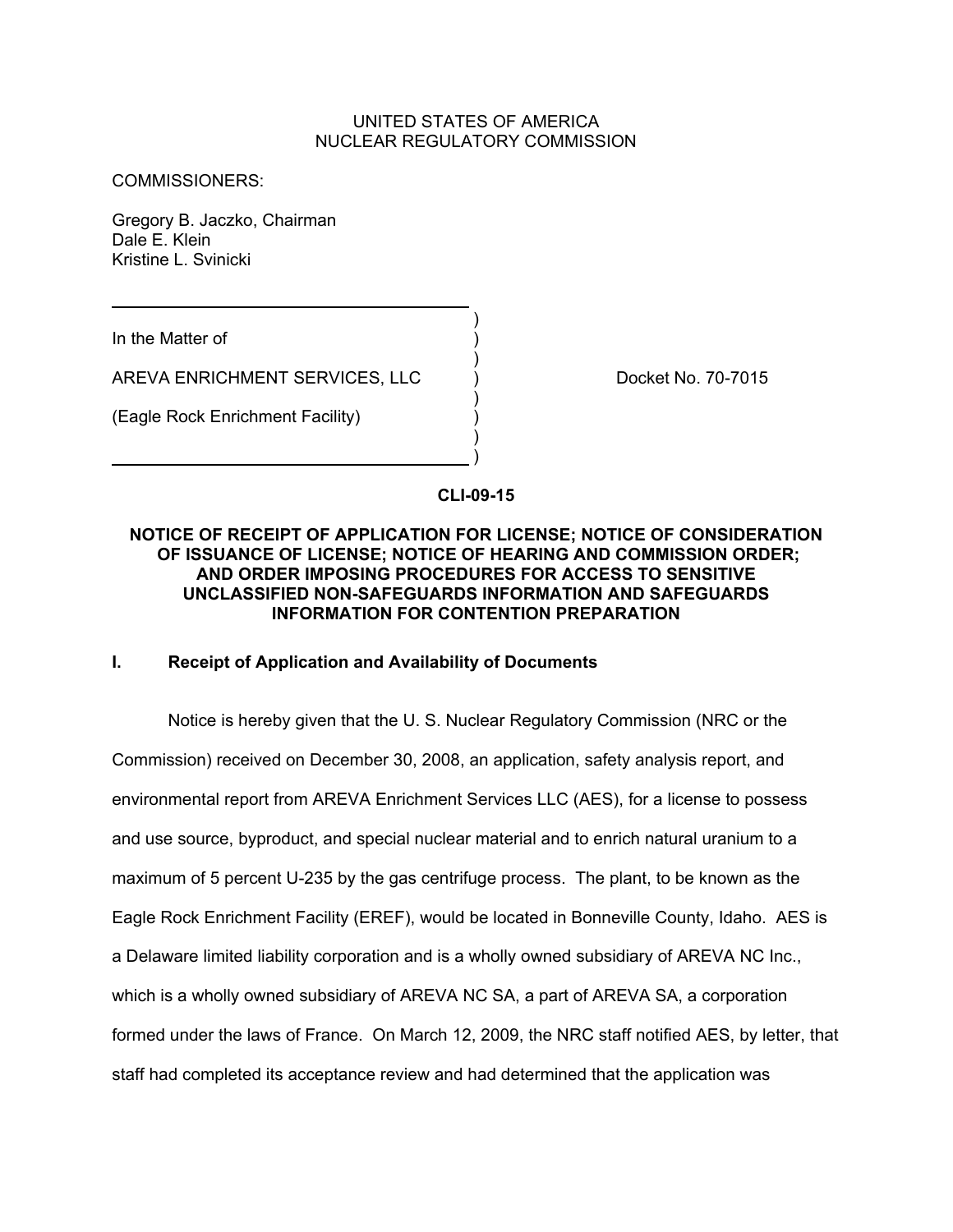acceptable for formal review. On March 31, 2009, AES notified the NRC of its intent to revise the license application for the EREF to expand the capacity of the facility from 3.3 million separative work units (SWU) per year to 6.6 million SWU per year. Thereafter, on April 23, 2009, AES filed a revised license application. On April 30, 2009, the NRC staff notified AES that its revised license application was accepted for review. On May 4, 2009, the NRC published notice of its intent to prepare an Environmental Impact Statement (EIS) on the proposed action and the opportunity for public comment on the appropriate scope of issues to be considered in the EIS. *See* 74 Fed. Reg. 20508 (May 4, 2009).

Copies of AES's application, safety analysis report, and environmental report (except for portions thereof subject to withholding from public inspection in accordance with 10 CFR 2.390, Availability of Public Records) are available for public inspection at the Commission's Public Document Room (PDR) at One White Flint North, 11555 Rockville Pike, Rockville, Maryland 20852. These documents are also available for review and copying using any of the following methods: (1) enter the NRC's Gas Centrifuge Enrichment Facility Licensing Web site at http://www.nrc.gov/materials/fuel-cycle-fac/gas-centrifuge.html#correspondence; (2) enter the NRC's Agencywide Document Access and Management System (ADAMS) at http://www.nrc.gov/reading-rm/adams.html, where the accession number for AES's application (including AES's safety analysis report and AES's environmental report) is ML090300658, and the accession number for the revised application is ML091210558; (3) contact the PDR by calling (800) 397-4209, faxing a request to (301) 415-3548, or sending a request by electronic mail to pdr@nrc.gov. Hard copies of the documents are available from the PDR for a fee.

As indicated above, the AES's initial and revised application has been accepted for docketing and formal review (ADAMS accession numbers ML090540516 and ML091210040) and, accordingly, the Commission is providing this notice of hearing and notice of opportunity to intervene on AES's application for a license to construct and operate a centrifuge enrichment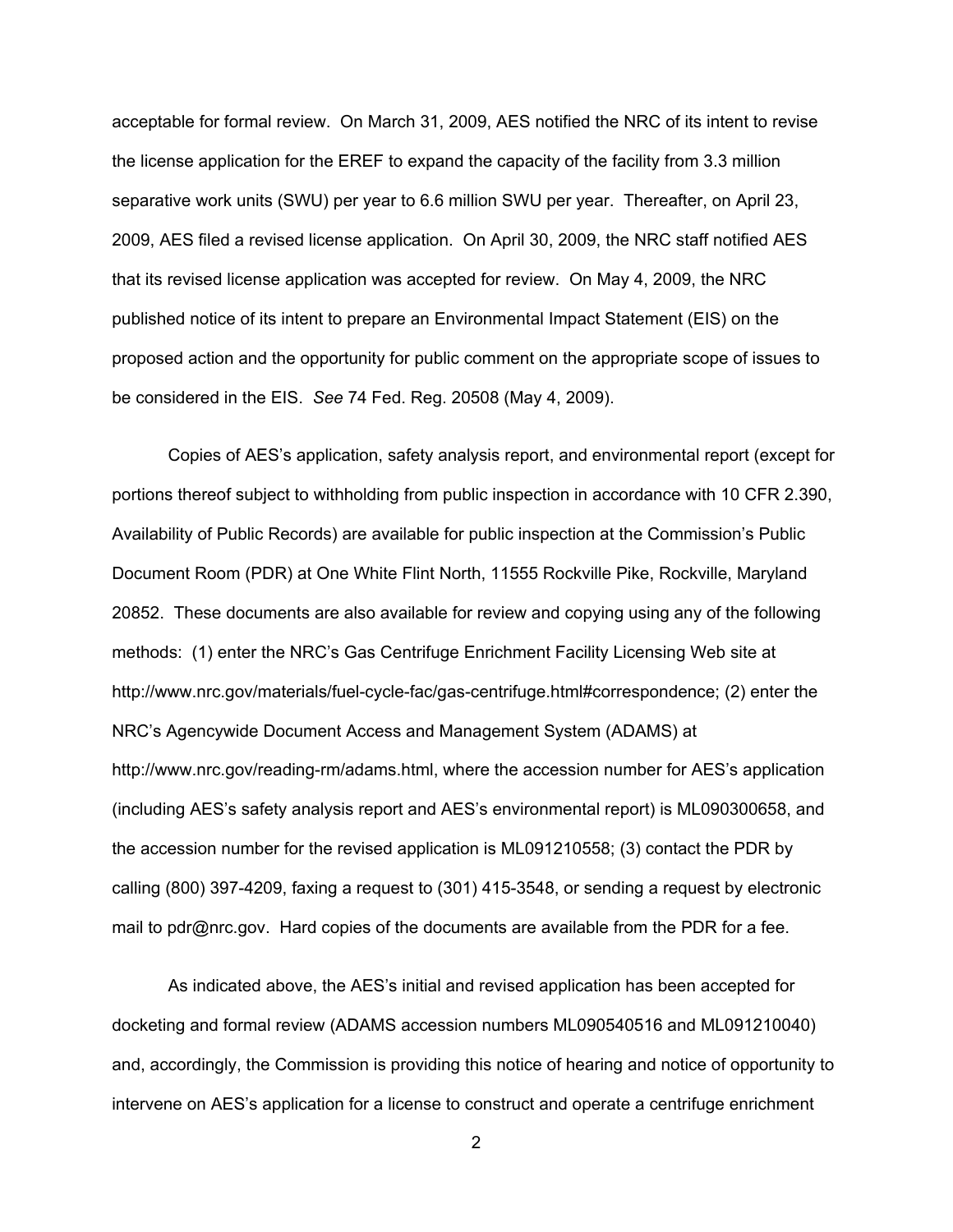facility. Pursuant to the Atomic Energy Act of 1954, as amended (Act), the NRC staff will prepare a safety evaluation report (SER) after reviewing the application and make findings concerning the public health and safety and common defense and security. In addition, pursuant to the National Environmental Policy Act of 1969 (NEPA) and the Commission's regulations in 10 CFR Part 51, the NRC staff will complete an environmental evaluation and prepare an environmental impact statement (EIS) before the hearing on the issuance of a license is completed. *See* Notice of Intent and Opportunity to Provide Written Comments AREVA Enrichment Services LLC Eagle Rock Enrichment Facility, Idaho Falls, ID, 74 Fed. Reg. 20508 (May 4, 2009).

In *San Luis Obispo Mothers for Peace v. NRC*, 449 F.3d 1016, 1028 (9<sup>th</sup> Cir. 2006), *cert. denied*, 127 S. Ct. 1124 (2007), the United States Court of Appeals for the Ninth Circuit held that the NRC NEPA analysis performed as a result of an NRC licensing decision should consider the potential environmental consequences, if any, were a terrorist attack on the facility under review to occur. The Ninth Circuit's holding is in sharp contrast to the position the NRC has consistently taken with respect to this issue, i.e., that NEPA does not require the NRC to consider the environmental consequences of hypothetical terrorist attacks on NRC-licensed facilities. *See AmerGen Energy Co., LLC (Oyster Creek Nuclear Generating Station)*, CLI-07- 08, 65 NRC 124, 129 (2007). The Third Circuit recently upheld the NRC's approach. *See New Jersey Dep't of Envtl. Prot. v. NRC*, 561 F.3d 132 (3d Cir. 2009) (upholding the NRC's *Oyster Creek* decision). Nonetheless, as of this writing, the Commission remains bound by Ninth Circuit law when, as here, the agency is considering facilities located within the Ninth Circuit's jurisdiction. As the proposed location for the EREF is within the jurisdictional boundaries of the Ninth Circuit, the Commission is obligated to ensure that the EIS prepared by the NRC staff considers the NEPA-terrorism issue as mandated in *San Luis Obispo Mothers for Peace*, *supra*.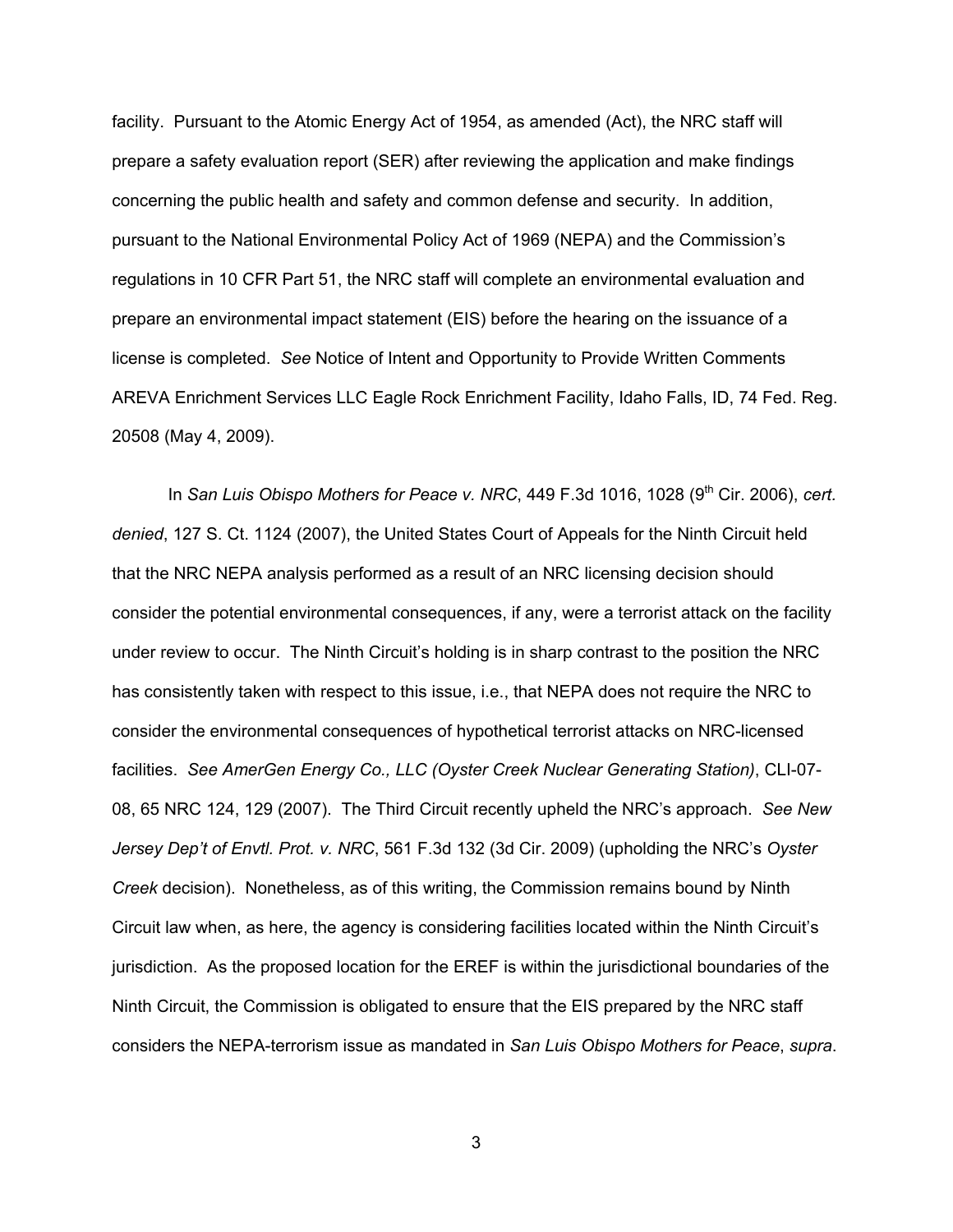Accordingly, in keeping with the Commission's directive in *Pacific Gas & Electric Co., (Diablo Canyon Power Plant Independent Spent Fuel Storage Installation)*, CLI-07-11, 65 NRC 148  $(2007)$ ,<sup>1</sup> the Commission directs the NRC staff to address in the EIS the environmental impacts of a terrorist attack at the EREF. To the extent practicable, the NRC staff should base its environmental analysis on information available in agency records and other information on the EREF design, mitigative, and security arrangements bearing on likely environmental consequences, consistent with the requirements of NEPA, the Ninth Circuit's decision, and the regulations for the protection of sensitive and safeguards information.

The NRC staff may rely, where appropriate, on qualitative rather than quantitative considerations. In addition, the NRC should rely on as much public information as practicable and make public as much of its environmental analysis as feasible recognizing, however, that it may prove necessary to withhold some facts underlying the staff's findings and conclusions as "safeguards" information, classified Restricted Data or National Security Information, or sensitive unclassified non-safeguards information. Further guidance on how the NRC treats NEPA-terrorism contentions is available in the *Diablo Canyon* docket. *See, e.g.*, CLI-08-26, 68 NRC \_\_\_ (Oct. 23, 2008); CLI-08-8, 67 NRC 193 (2008); CLI-08-1, 67 NRC 1 (2008). The *Diablo Canyon* proceeding is again before the Ninth Circuit. *See San Luis Obispo Mothers for Peace v. NRC*, No. 08-75058 (9<sup>th</sup> Cir.).

When available, the NRC staff's SER and EIS (except for portions thereof subject to withholding from public inspection in accordance with 10 CFR 2.390) will also be placed in the PDR and in ADAMS. Copies of correspondence between the NRC and AES, and transcripts of prehearing conferences and hearings (except for portions thereof subject to withholding from

<sup>&</sup>lt;sup>1</sup> In *San Luis Obispo Mothers for Peace*, the Ninth Circuit explicitly left to the Commission's discretion the manner in which the NRC reviews the NEPA-terrorism issues with respect to the NRC's consideration of the merits and procedural approach.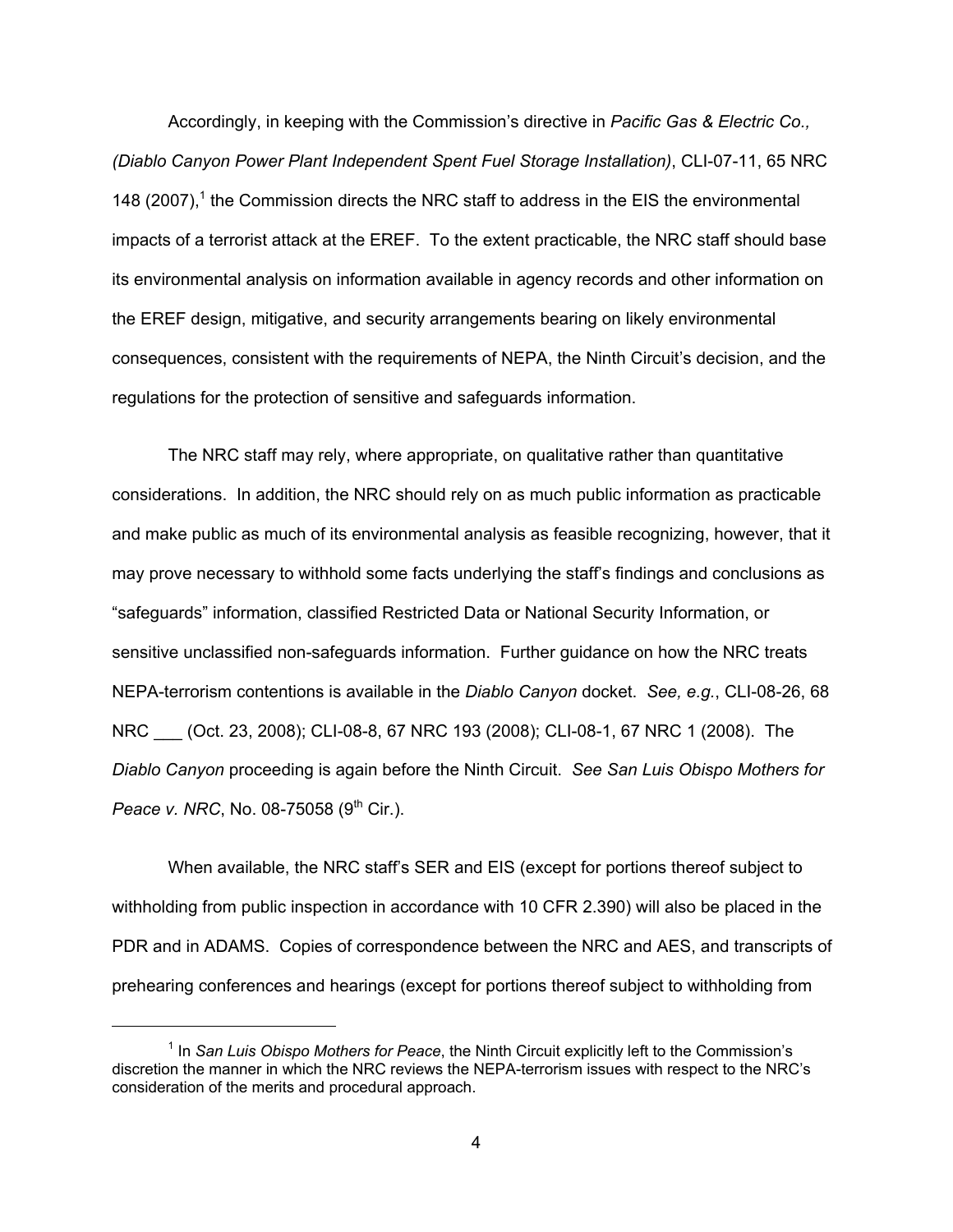public inspection in accordance with 10 CFR 2.390) similarly will be made available to the public.

If, following the hearing, the Commission is satisfied that AES has complied with the Commission's regulations and the requirements of this Notice and Commission Order and the Commission finds that the application satisfies the applicable standards set forth in 10 CFR Parts 30, 40, and 70, a single license will be issued authorizing: (1) the construction and operation of the Eagle Rock Enrichment Facility; and (2) the receipt, possession, use, delivery, and transfer of byproduct (e.g., calibration sources), source and special nuclear material at the Eagle Rock Enrichment Facility. Prior to commencement of operations of the Eagle Rock Enrichment Facility, if it is licensed, in accordance with section 193(c) of the Act and 10 CFR 70.32(k), the NRC will verify through inspection that the facility has been constructed in accordance with the requirements of the license for such construction and operation. The inspection findings will be published in the *Federal Register*.

# **II. Notice of Hearing**

A. Pursuant to 10 CFR 70.23a and Section 193 of the Act, as amended by the Solar, Wind, Waste, and Geothermal Power Production Incentives Act of 1990 Pub. L. 101 – 575, § 5, 104 Stat. 2834, 2835-36 (codified as amended at 42 U.S.C. § 2243), a hearing will be conducted according to the rules of practice in 10 CFR Part 2, Subparts A, C, G, and to the extent that classified information becomes involved, Subpart I. The hearing will be held under the authority of sections 53, 63, 189, 191, and 193 of the Act. The applicant and the NRC staff shall be parties to the proceeding.

B. Pursuant to 10 CFR Part 2, Subparts C and G, a contested hearing shall be conducted by an Atomic Safety and Licensing Board (Licensing Board) appointed by the Chief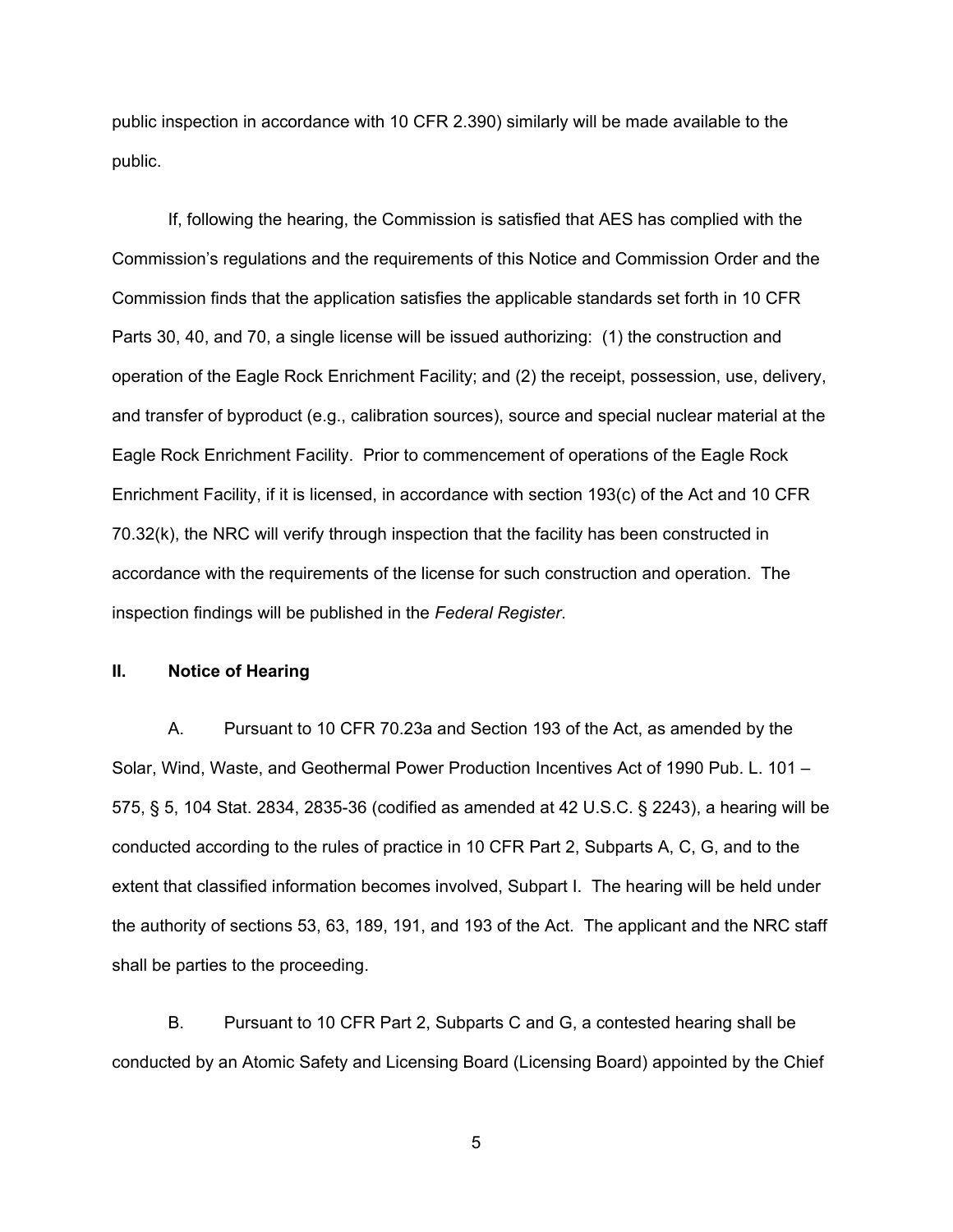Administrative Judge of the Atomic Safety and Licensing Board Panel. Notice as to the membership of the Licensing Board will be published in the *Federal Register* at a later date.

C. The matters of fact and law to be considered are whether the application satisfies the standards set forth in this Notice and Commission Order and the applicable standards in 10 CFR Parts 30, 40, and 70, and whether the requirements of NEPA and the NRC's implementing regulations in 10 CFR Part 51 have been met.

D. If this proceeding is not a contested proceeding, as defined by 10 CFR 2.4, the Licensing Board will determine the following without conducting a *de novo* evaluation of the application: (1) whether the application and record of the proceeding contain sufficient information to support license issuance and whether the NRC staff's review of the application has been adequate to support findings to be made by the Director of the Office of Nuclear Materials Safety and Safeguards, with respect to the matters set forth in paragraph C of this section; and (2) whether the review conducted by the NRC staff pursuant to 10 CFR Part 51 has been adequate.

E. Regardless of whether the proceeding is contested or uncontested, the Licensing Board will, in the initial decision, in accordance with Subpart A of 10 CFR Part 51: determine whether the requirements of sections 102(2)(A), (C), and (E) of NEPA and Subpart A of 10 CFR Part 51 have been complied with in the proceeding; independently consider the final balance among conflicting factors contained in the record of the proceeding with a view to determining the appropriate action to be taken; and determine, after weighing the environmental, economic, technical, and other benefits against the environmental and other costs, and considering reasonable alternatives, whether a license should be issued, denied, or appropriately conditioned to protect environmental values.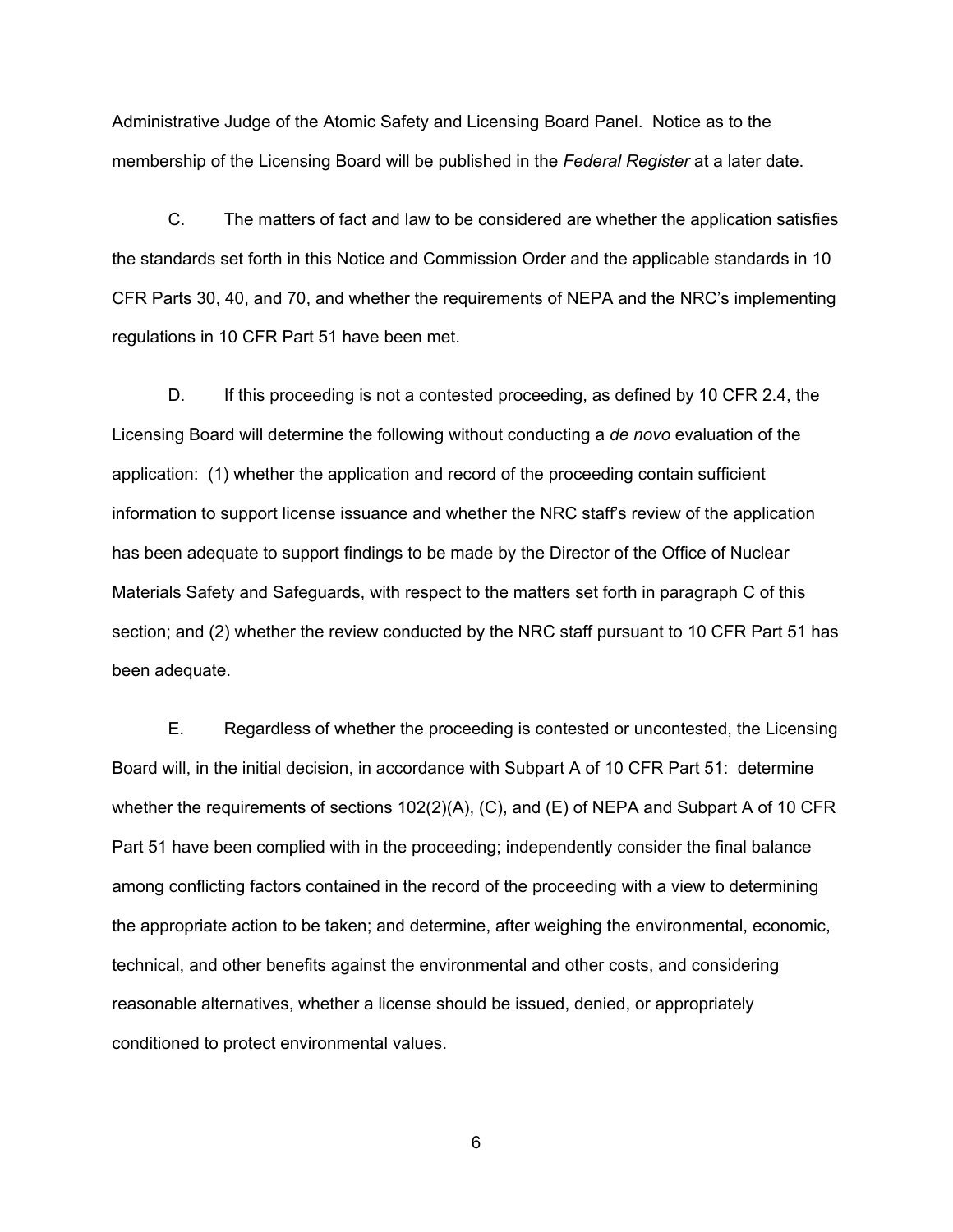F. If the proceeding becomes a contested proceeding, the Licensing Board shall make findings of fact and conclusions of law on admitted contentions. With respect to matters set forth in paragraph C of this section, but not covered by admitted contentions, the Licensing Board will make the determinations set forth in paragraph D without conducting a *de novo* evaluation of the application.

#### **III. Intervention**

## A. By **[60 days from the date of publication of this Federal Register notice],**

any person whose interest may be affected by this proceeding and who wishes to participate as a party in the proceeding must file a written petition for leave to intervene. Petitions for leave to intervene shall be filed in accordance with the provisions of 10 CFR 2.309. Interested persons should consult 10 CFR Part 2, section 2.309, which is available at the NRC's PDR, located at One White Flint North, 11555 Rockville Pike (first floor), Rockville, MD (or call the PDR at (800) 397-4209 or (301) 415-4737). NRC regulations are also accessible electronically from the NRC's Electronic Reading Room on the NRC Web site at *http://www.nrc.gov.*

As required by 10 CFR 2.309, a petition for leave to intervene shall set forth with particularity the interest of the petitioner in the proceeding and how that interest may be affected by the results of the proceeding. The petition must provide the name, address, and telephone number of the petitioner and specifically explain the reasons why intervention should be permitted with particular reference to the following factors: (1) The nature of the petitioner's right under the Act to be made a party to the proceeding; (2) the nature and extent of the petitioner's property, financial, or other interest in the proceeding; and (3) the possible effect of any order that may be entered in the proceeding on the petitioner's interest.

A petition for leave to intervene must also include a specification of the contentions that the petitioner seeks to have litigated in the hearing. For each contention, the petitioner must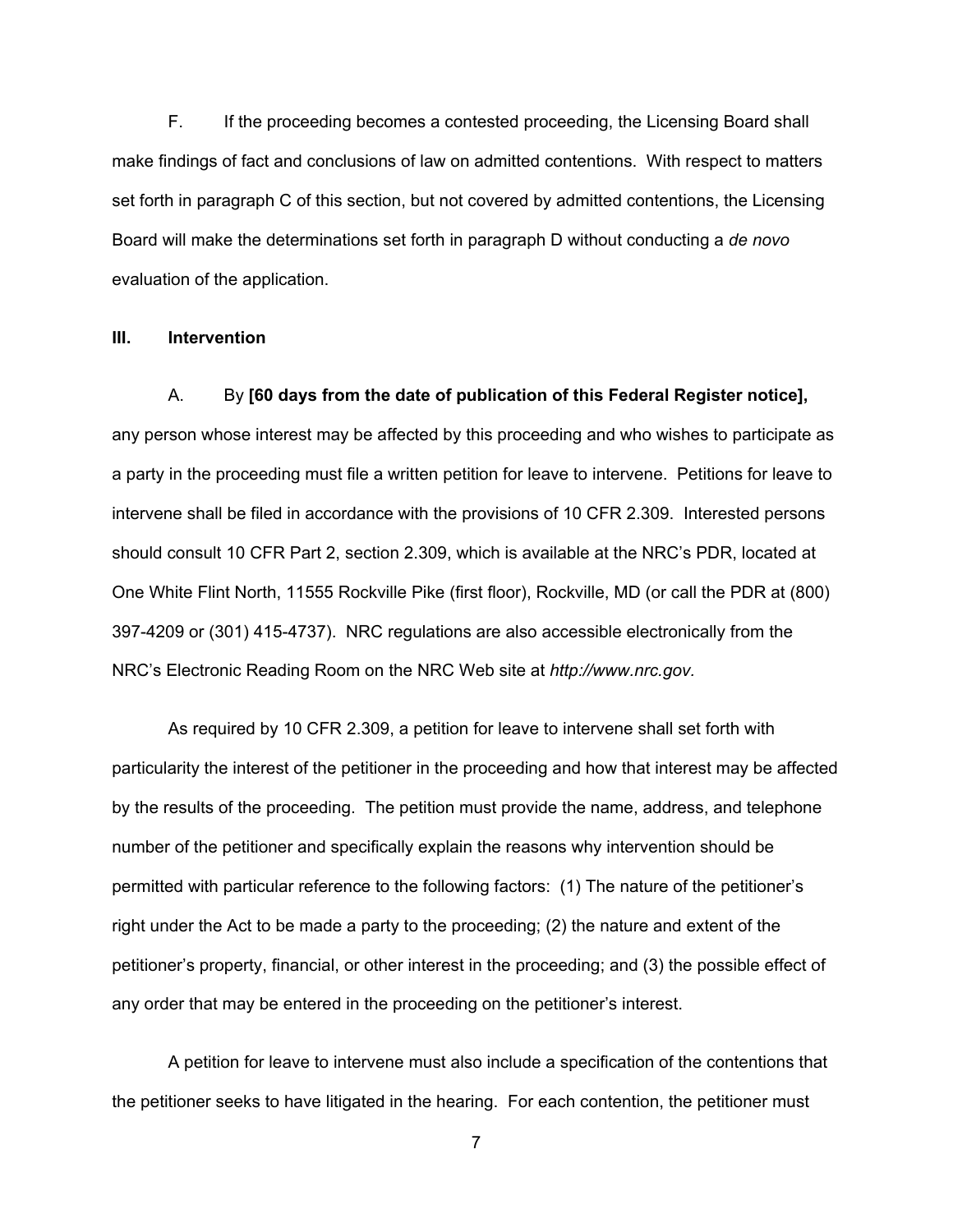provide a specific statement of the issue of law or fact to be raised or controverted, as well as a brief explanation of the basis for the contention. Additionally, the petitioner must demonstrate that the issue raised by each contention is within the scope of the proceeding and is material to the findings the NRC must make to support the granting of a license in response to AES's application. The petition must also include a concise statement of the alleged facts or expert opinions which support the position of the petitioner and on which the petitioner intends to rely at hearing, together with references to the specific sources and documents on which the petitioner intends to rely. Finally, the petition must provide sufficient information to show that a genuine dispute exists with the applicant on a material issue of law or fact, including references to specific portions of the application that the petitioner disputes and the supporting reasons for each dispute, or, if the petitioner believes that the application fails to contain information on a relevant matter as required by law, the identification of each failure and the supporting reasons for the petitioner's belief. Each contention must be one that, if proven, would entitle the petitioner to relief.

Those permitted to intervene become parties to the proceeding, subject to any limitations in the order granting leave to intervene, and have the opportunity to participate fully in the conduct of the hearing with respect to resolution of that person's admitted contentions, including the opportunity to present evidence and to submit a cross-examination plan for crossexamination of witnesses, consistent with NRC regulations, policies, and procedures. The Licensing Board will set the time and place for any prehearing conferences and evidentiary hearings, and the appropriate notices will be provided.

Non-timely petitions for leave to intervene and contentions, amended petitions, and supplemental petitions will not be entertained absent a determination by the Commission, the Licensing Board or a Presiding Officer that the petition should be granted and/or the contentions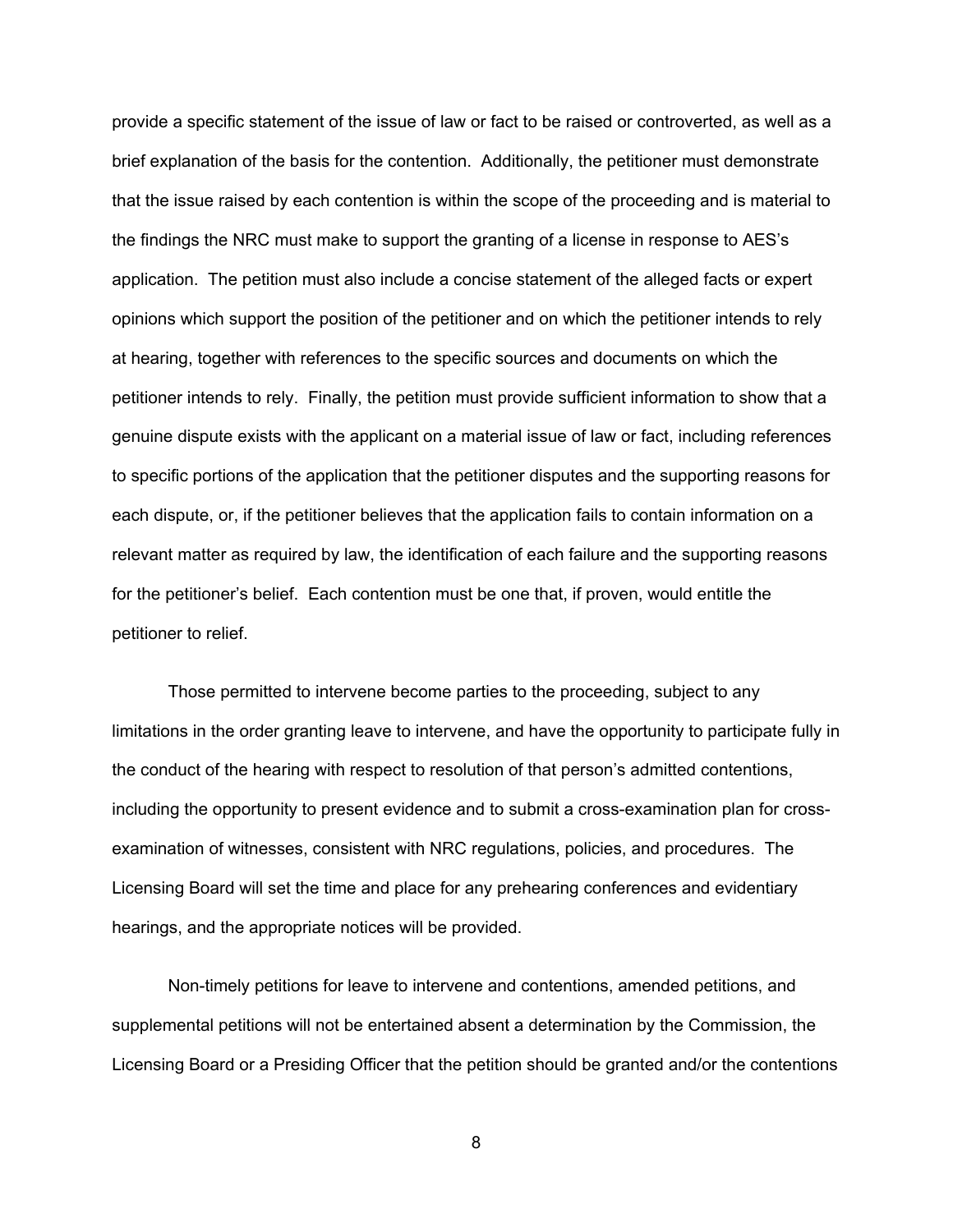should be admitted based upon a balancing of the factors specified in 10 CFR 2.309(c)(1)(i)-(viii).

B. A State, county, municipality, Federally-recognized Indian Tribe, or agencies thereof, may submit a petition to the Commission to participate as a party under 10 CFR 2.309(d)(2). The petition should state the nature and extent of the petitioner's interest in the proceeding. The petition should be submitted to the Commission by **[60 days from the date of publication of this Federal Register notice].** The petition must be filed in accordance with the filing instructions in section IV, and should meet the requirements for petitions for leave to intervene set forth in section III.A , except that State and Federally-recognized Indian tribes do not need to address the standing requirements in 10 CFR 2.309(d)(1) if the facility is located within its boundaries. The entities listed above could also seek to participate in a hearing as a nonparty pursuant to 10 CFR 2.315(c).

C. Any person who does not wish, or is not qualified, to become a party to this proceeding may request permission to make a limited appearance pursuant to the provisions of 10 CFR 2.315(a). A person making a limited appearance may make an oral or written statement of position on the issues, but may not otherwise participate in the proceeding. A limited appearance may be made at any session of the hearing or at any prehearing conference, subject to such limits and conditions as may be imposed by the Licensing Board. Persons desiring to make a limited appearance are requested to inform the Secretary of the Commission by **[60 days from the date of publication of this Federal Register notice].**

# **IV. Electronic Submissions (E-Filing)**

All documents filed in NRC adjudicatory proceedings, including a petition for leave to intervene and proffered contentions, any motion or other document filed in the proceeding prior to the submission of a petition to intervene, and documents filed by interested governmental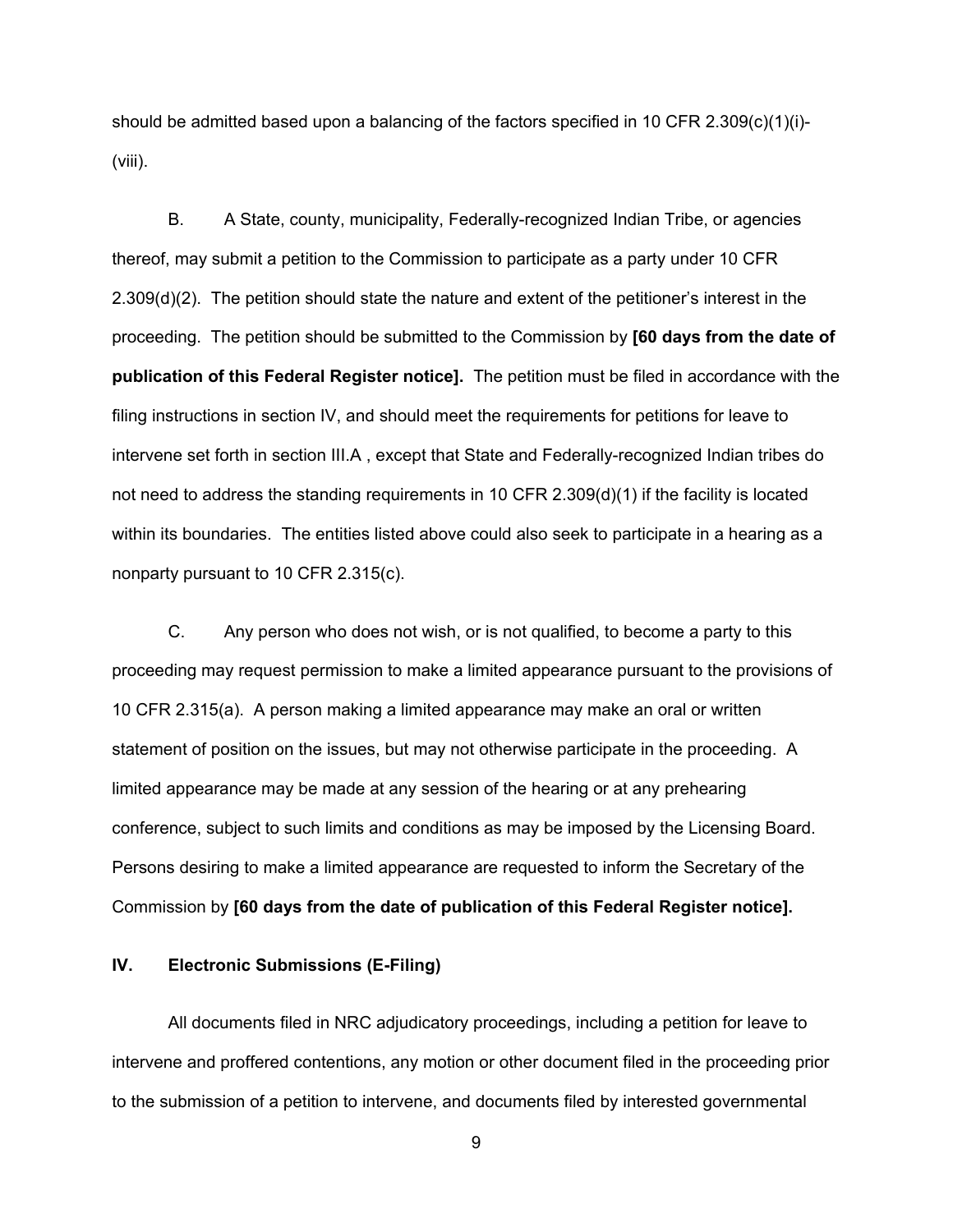entities participating under 10 CFR 2.315(c), must be filed in accordance with the NRC E-Filing rule, which the NRC promulgated on August 28, 2007 (72 Fed. Reg. 49139). The E-Filing process requires participants to submit and serve all adjudicatory documents over the Internet or, in some cases, to mail copies on electronic storage media. Participants may not submit paper copies of their filings unless they seek a waiver in accordance with the procedures described below.

To comply with the procedural requirements of E-Filing, at least ten (10) days prior to the filing deadline, the petitioner must contact the Office of the Secretary by e-mail at *Hearing.Docket@nrc.gov*, or by calling (301) 415–1677, to request: (1) a digital ID certificate, which allows the participant (or its counsel or representative) to digitally sign documents and access the E-Submittal server for any proceeding in which it is participating; and/or (2) creation of an electronic docket for the proceeding (even in instances in which the petitioner (or its counsel or representative) already holds an NRC issued digital ID certificate). Each petitioner will need to download the Workplace Forms ViewerTM to access the Electronic Information Exchange (EIE), a component of the E-Filing system. The Workplace Forms ViewerTM is free and is available at *http://www.nrc.gov/sitehelp/e-submittals/install-viewer.html*. Information about applying for a digital ID certificate is available on NRC's public Web site at *http://www.nrc.gov/site-help/e-submittals/apply-certificates.html*.

Once a petitioner has obtained a digital ID certificate, had a docket created, and downloaded the EIE viewer, it can then submit a petition for leave to intervene including proffered contentions. Submissions should be in Portable Document Format (PDF) in accordance with NRC guidance available on the NRC public Web site at *http://www.nrc.gov/site-help/e-submittals.html*. A filing is considered complete at the time the filer submits its documents through EIE. To be timely, an electronic filing must be submitted to the EIE system no later than 11:59 p.m. Eastern Time on the due date. Upon receipt of a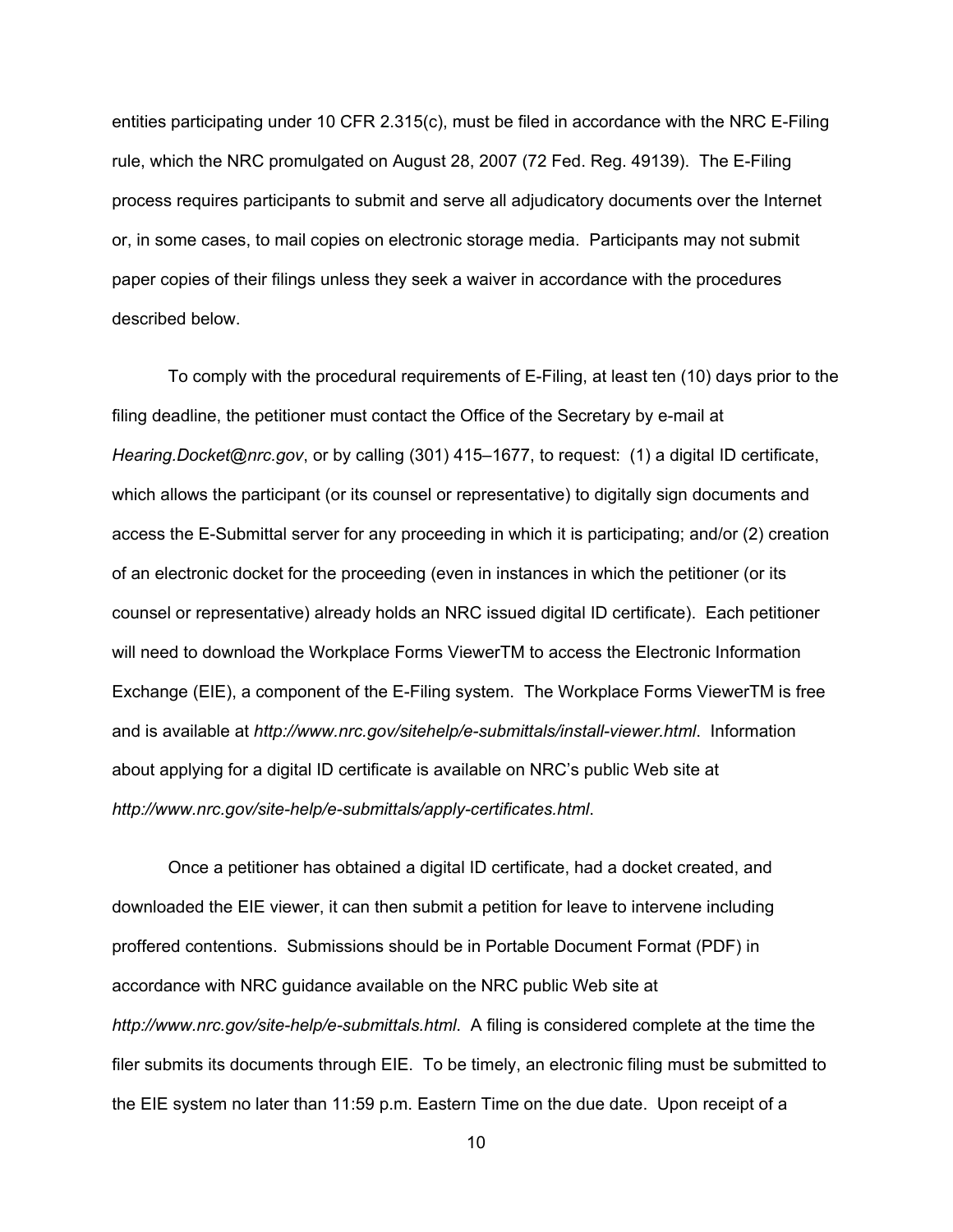transmission, the E-Filing system time-stamps the document and sends the submitter an e-mail notice confirming receipt of the document. The EIE system also distributes an e-mail notice that provides access to the document to the NRC Office of the General Counsel and any others who have advised the Office of the Secretary that they wish to participate in the proceeding, so that the filer need not serve the documents on those participants separately. Therefore, applicants and other participants (or their counsel or representative) must apply for and receive a digital ID certificate before a petition to intervene is filed so that they can obtain access to the document via the E-Filing system.

A person filing electronically using the agency's adjudicatory E-filing system may seek assistance through the ''Contact Us'' link located on the NRC Web site at *http://www.nrc.gov/site-help/e-submittals.html* or by calling the NRC electronic filing Help Desk, which is available between 8 a.m. and 8 p.m., Eastern Time, Monday through Friday, excluding government holidays. The toll-free help line number is (866) 672– 7640. A person filing electronically may also seek assistance by sending an email to the NRC electronic filing Help Desk at *MSHD.Resource@nrc.gov*.

Documents submitted in adjudicatory proceedings will appear in NRC's electronic hearing docket which is available to the public at *http://ehd.nrc.gov/EHD\_Proceeding/home.asp*, unless excluded pursuant to an order of the Commission, the Licensing Board, or a Presiding Officer. Participants are requested not to include personal privacy information, such as social security numbers, home addresses, or home phone numbers in their filings. With respect to copyrighted works, except for limited excerpts that serve the purpose of the adjudicatory filings and would constitute a Fair Use application, participants are requested not to include copyrighted materials in their submission.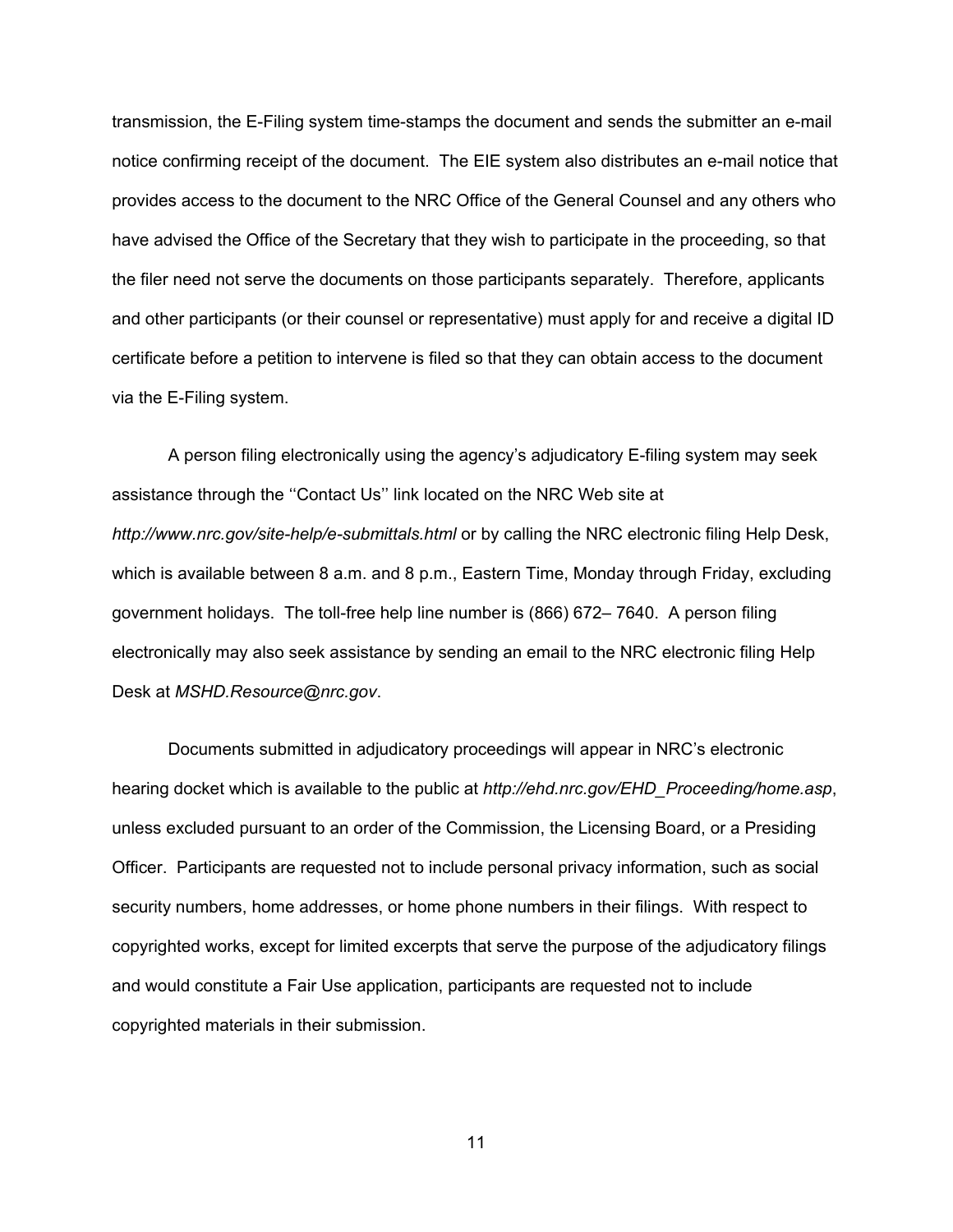# **V. Commission Guidance**

#### A. Licensing Board Determination of Contentions

The Licensing Board shall issue a decision on the admissibility of contentions no later than **[150 days from the date of publication of this Federal Register notice]**.

## B. Novel Legal Issues

If rulings on petitions, on admissibility of contentions, or the admitted contentions themselves, raise novel legal or policy questions, the Commission will provide early guidance and direction on the treatment and resolution of such issues. Accordingly, the Commission directs the Licensing Board to promptly certify to the Commission in accordance with 10 CFR 2.319(l) and 2.323(f) all novel legal or policy issues that would benefit from early Commission consideration should such issues arise in this proceeding.

#### C. Discovery Management

1) All parties, except the NRC staff, shall make the mandatory disclosures required by 10 CFR 2.704(a) and (b) within forty-five (45) days of the issuance of the Licensing Board order admitting contentions.

2) The Licensing Board, consistent with fairness to all parties, should narrow the issues requiring discovery and limit discovery to no more than one round for admitted contentions.

3) All discovery against the NRC staff shall be governed by 10 CFR 2.336(b) and 2.709. The NRC staff shall comply with 10 CFR 2.336(b) no later than 30 days after the Licensing Board order admitting contentions and shall update the information at the same time as the issuance of the SER or the Final Environmental Impact Statement (FEIS), and,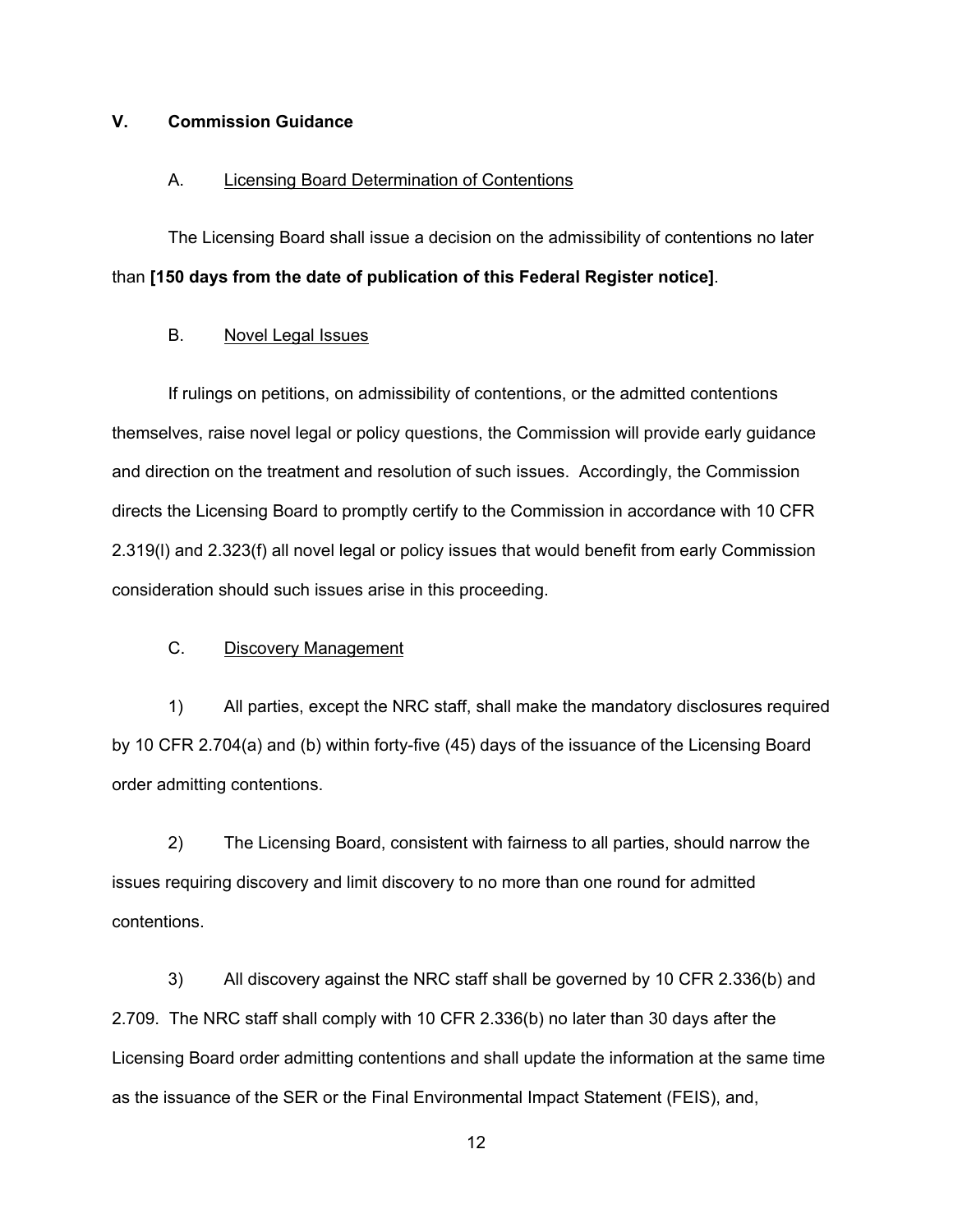subsequent to the publication of the SER and FEIS, as otherwise required by the Commission's regulations. Discovery under 10 CFR 2.709 shall not commence until the issuance of the particular document, i.e., SER or EIS, unless the Licensing Board, in its discretion, finds that commencing discovery against the NRC staff on safety issues before the SER is issued, or on environmental issues before the FEIS is issued will expedite the hearing without adversely affecting the Staff's ability to complete its evaluation in a timely manner.

4) No later than 30 days before the commencement of the hearing at which an issue is to be presented, all parties other than the NRC staff shall make the pretrial disclosures required by 10 CFR 2.704(c).

## D. Hearing Schedule

In the interest of providing a fair hearing, avoiding unnecessary delays in NRC's review and hearing process, and producing an informed adjudicatory record that supports the licensing determination to be made in this proceeding, the Commission expects that both the Licensing Board and NRC staff, as well as the applicant and other parties to this proceeding, will follow the applicable requirements contained in 10 CFR Part 2 and guidance in the *Commission's Statement of Policy on Conduct of Adjudicatory Proceedings, CLI-98-12, 48 NRC 18 (1998) [63 Fed. Reg. 41872* (August 5, 1998)] to the extent that such guidance is not inconsistent with specific guidance in this Order. The guidance in the Statement of Policy on Conduct of Adjudicatory Proceedings is intended to improve the management and the timely completion of the proceeding and addresses hearing schedules, parties' obligations, contentions and discovery management. In addition, the Commission is providing the following direction for this proceeding:

1) The Commission directs the Licensing Board to set a schedule for the hearing in this proceeding consistent with this Order that establishes, as a goal, the issuance of a final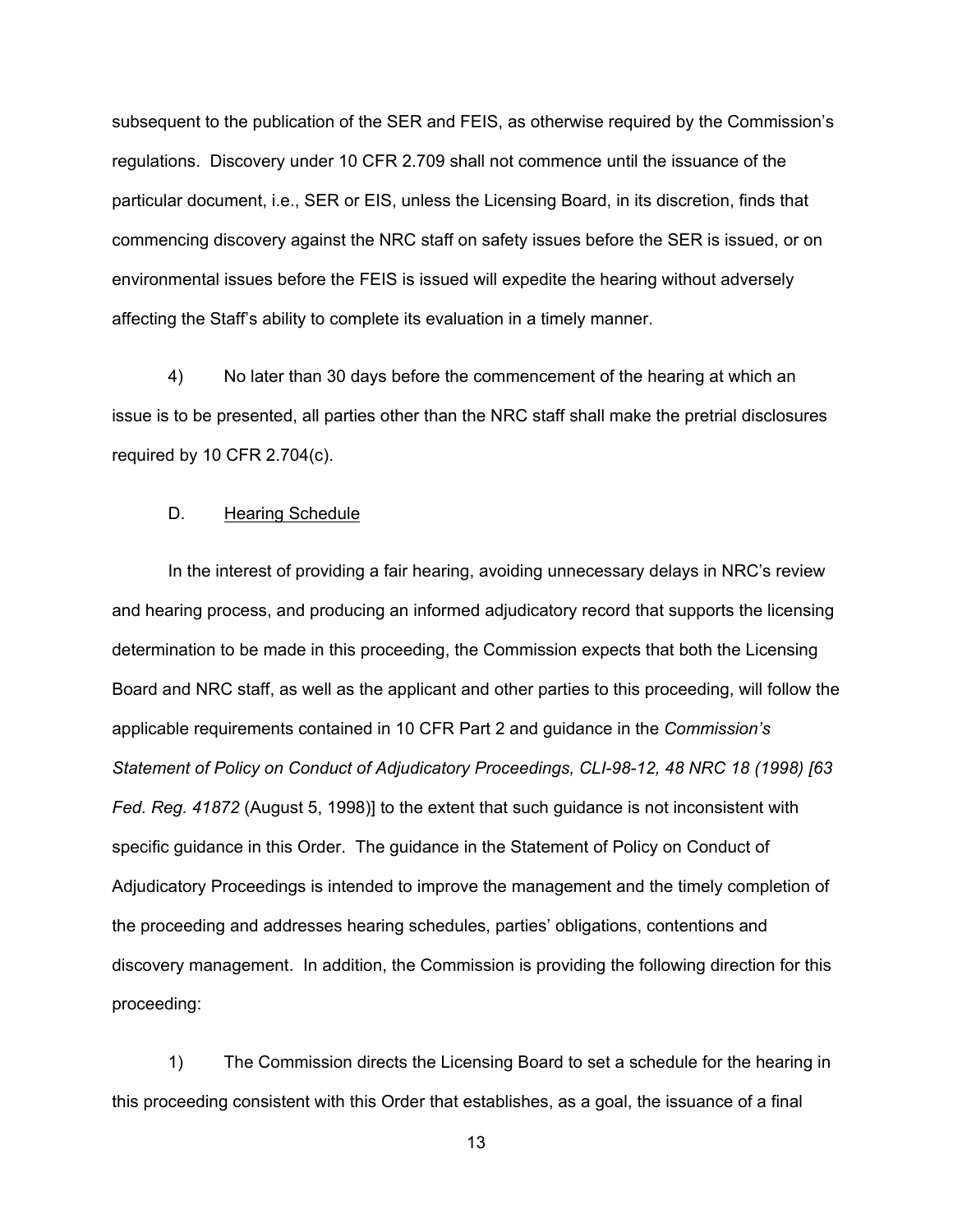Commission decision on the pending application within two-and-one-half years (30 months) from the date of this Order. Accordingly, the Licensing Board should issue its decision on either the contested or mandatory hearing, or both, held in this matter no later than 28½ months (855 days) from the date of this Order. Formal discovery against the Staff shall be suspended until after the Staff completes its final SER and EIS in accordance with the direction provided in paragraph C(3) above.

2) The evidentiary hearing with respect to issues should commence promptly after completion of the final Staff documents (SER or EIS) unless the Licensing Board, in its discretion, finds that starting the hearing with respect to one or more safety issues prior to issuance of the final SER<sup>2</sup> (or one or more environmental contentions directed to the applicant's Environmental Report) will expedite the proceeding without adversely impacting the Staff's ability to complete its evaluations in a timely manner.

3) The Commission also believes that issuing a decision on the pending application within about two-and-one-half years may be reasonably achieved under the rules of practice contained in 10 CFR Part 2 and the enhancements directed by this Order. We do not expect the Licensing Board to sacrifice fairness and sound decision-making to expedite any hearing granted on this application. We do expect the Licensing Board to use the applicable techniques specified in: this Order; 10 CFR §§ 2.332, 2.333 and 2.334; and the Commission's policy statement on the conduct of adjudicatory proceedings (CLI-98-12, *supra*) to ensure prompt and

 $2$ The Commission believes that, in the appropriate circumstances, allowing discovery or an evidentiary hearing with respect to safety-related issues to proceed before the final SER is issued will serve to further the Commission's objective, as reflected in the Statement of Policy on Conduct of Adjudicatory Proceedings, CLI-98-12, *supra*, to ensure a fair, prompt, and efficient resolution of contested issues. For example, it may be appropriate for the Board to permit discovery against the staff and/or the commencement of an evidentiary hearing with respect to safety issues prior to the issuance of the final SER in cases where the applicant has responded to the Staff's "open items" and there is an appreciable lag time until the issuance of the final SER, or in cases where the initial SER identifies only a few open items.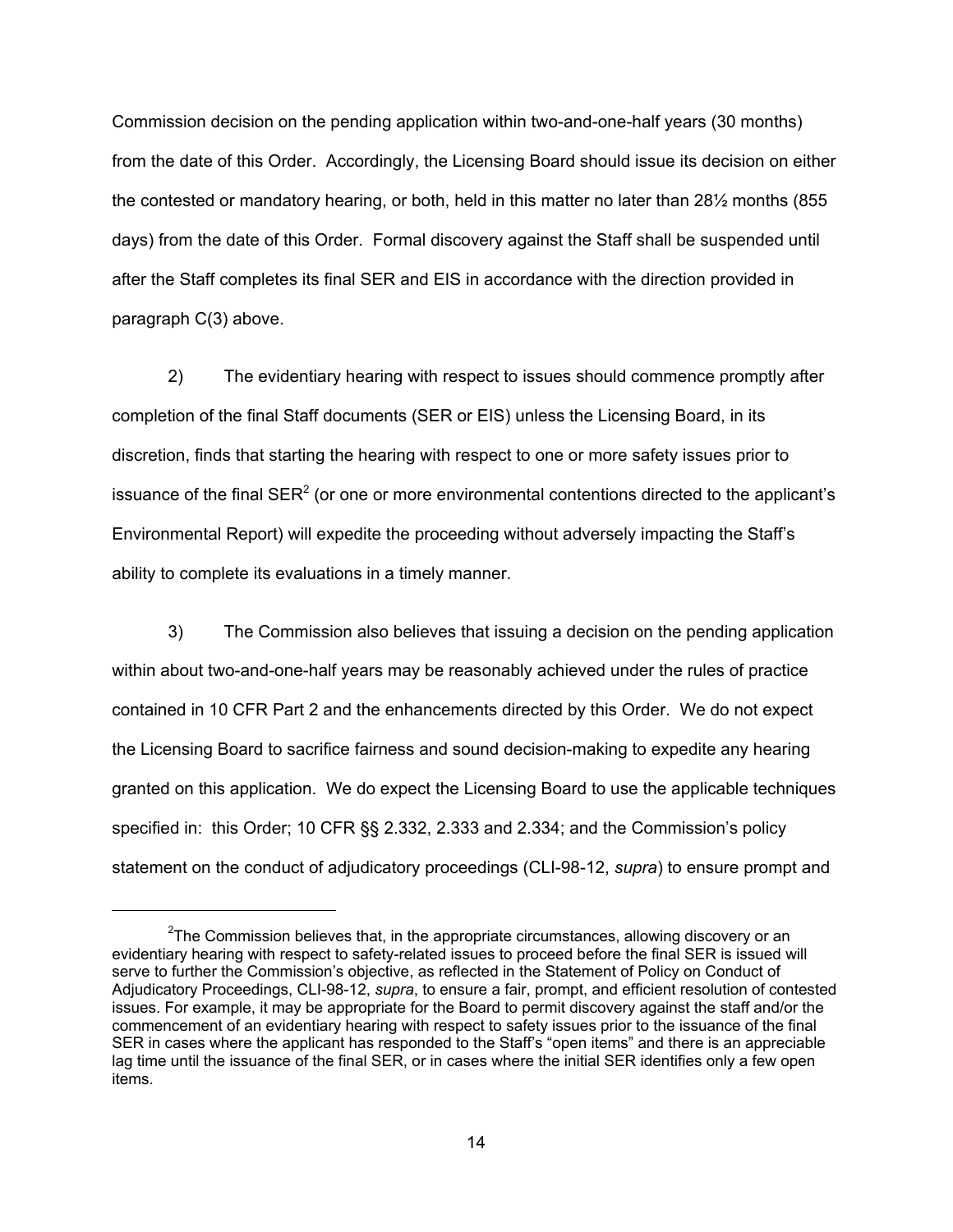efficient resolution of contested issues. *See also Statement of Policy on Conduct of Licensing Proceedings, CLI-81-8, 13 NRC 452 (1981).*

4) If this is a contested proceeding, the Licensing Board should adopt the following milestones, in developing a schedule, for conclusion of significant steps in the adjudicatory proceeding.<sup>3</sup>

| Within [60 days from the date of                                         | Deadline for Requests for Hearing; Petitions                                                                                                        |
|--------------------------------------------------------------------------|-----------------------------------------------------------------------------------------------------------------------------------------------------|
| publication of this Federal Register                                     | to Intervene and Contentions; and Requests                                                                                                          |
| notice]                                                                  | for Limited Participation.                                                                                                                          |
| Within [90 days from the date of                                         | Answers to Requests for Hearing; Petitions                                                                                                          |
| publication of this Federal Register                                     | to Intervene and Request for Limited                                                                                                                |
| Notice]                                                                  | Participation.                                                                                                                                      |
| Within [100 days from the date of                                        | Replies to Answers regarding Requests for                                                                                                           |
| publication of this Federal Register                                     | Hearing; Petitions to Intervene and Request                                                                                                         |
| Notice]                                                                  | for Limited Participation.                                                                                                                          |
| Within [120 days from the date of                                        | Licensing Board holds Pre-hearing                                                                                                                   |
| publication of this Federal Register                                     | Conference to hear arguments on petitions                                                                                                           |
| notice]                                                                  | to intervene and contention admissibility.                                                                                                          |
| Within 30 days of pre-hearing conference                                 | Licensing Board issues order determining<br>intervention.                                                                                           |
|                                                                          | Discovery commences, except against the<br>Staff.                                                                                                   |
| Within 10 days of the Licensing Board order<br>determining intervention: | Persons admitted or entities participating<br>under 10 CFR 2.309(d) may submit a motion<br>for reconsideration (see below, at Section<br>$VI.B$ ).* |

 $3$ This schedule assumes that the SER and FEIS are issued essentially at the same time. If these documents are not to be issued very close in time, the Board should adopt separate schedules but concurrently running for the safety and environmental reviews consistent with the timeframes herein for each document.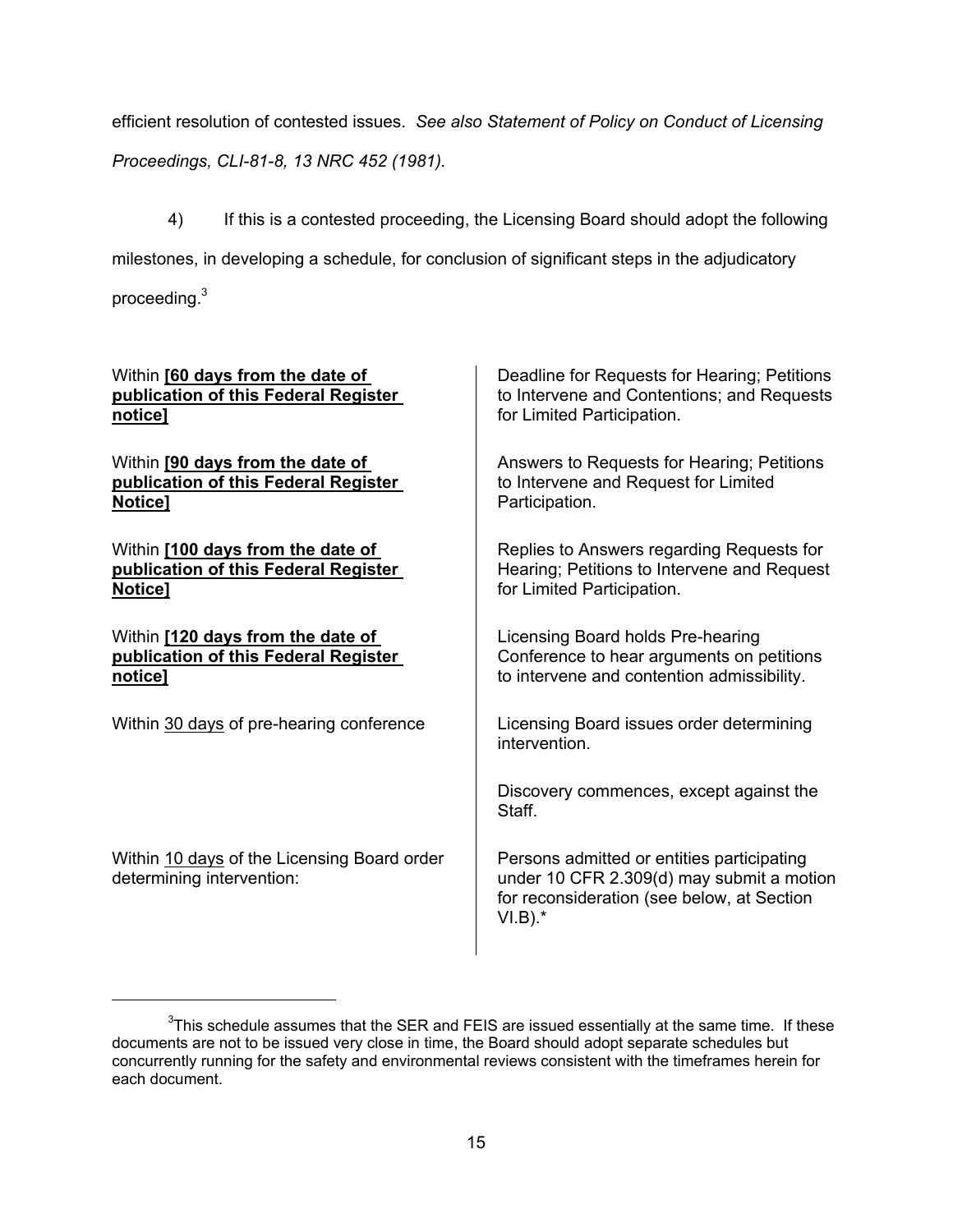| Within 20 days of the Licensing Board order<br>determining intervention:    | Persons admitted or entities participating<br>under 10 CFR 2.309(d) may respond to any<br>motion for reconsideration.                         |
|-----------------------------------------------------------------------------|-----------------------------------------------------------------------------------------------------------------------------------------------|
| Within 30 days of the Licensing Board<br>decision determining intervention: | Staff prepares hearing file.                                                                                                                  |
| Date of issuance of final SER/EIS                                           | Staff updates hearing file.                                                                                                                   |
|                                                                             | Discovery commences against the Staff.                                                                                                        |
| Within 20 days of the issuance of the final<br>SER/EIS:                     | Motions to amend contentions; motions for<br>late-filed contentions.                                                                          |
| Within 40 days of the issuance of final<br>SER/EIS:                         | Completion of answers and replies to<br>motions for amended and late-filed<br>contentions.                                                    |
|                                                                             | Completion of discovery on original<br>contentions.                                                                                           |
|                                                                             | Deadline for summary disposition motions on<br>original contentions. **                                                                       |
| Within 50 days of the issuance of the final<br>SER/EIS:                     | Licensing Board decision on admissibility of<br>late-filed contentions. **                                                                    |
| Within 55 days of the issuance of the final<br>SER/EIS:                     | Licensing Board determination as to whether<br>resolution of any motion for summary<br>disposition will serve to expedite the<br>proceedings. |
| Within 65 days of the issuance of the final<br>SER/EIS:                     | Answers to motions for summary disposition<br>identified by Licensing Board.                                                                  |
| Within 75 days of the issuance of the final<br>SER/EIS:                     | Replies to answers to motions for summary<br>disposition.                                                                                     |
| Within 80 days of the issuance of final<br>SER/EIS:                         | Completion of discovery on late-filed<br>contentions.                                                                                         |
| Within 105 days of the issuance of the final<br>SER/EIS:                    | Licensing Board decision on summary<br>disposition motions on original contentions.                                                           |
|                                                                             |                                                                                                                                               |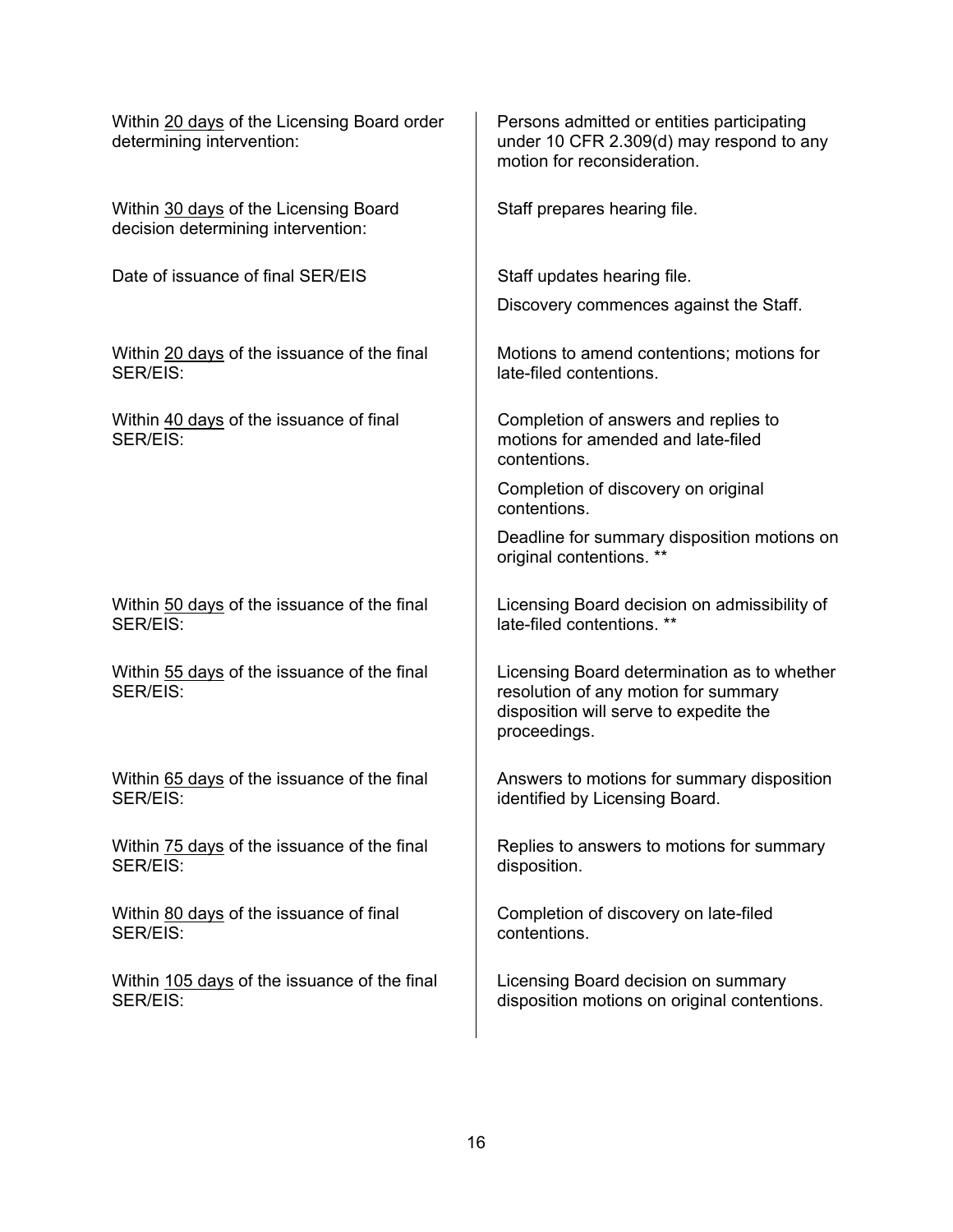| Within 115 days of the issuance of final<br>SER/EIS: | Direct testimony filed on original contentions<br>and any amended or admitted late-filed<br>contentions.             |
|------------------------------------------------------|----------------------------------------------------------------------------------------------------------------------|
| Within 125 days of the issuance of final<br>SER/EIS: | Cross-examination plans filed on original<br>contentions and any amended or admitted<br>late-filed contentions.      |
| Within 135 days of the issuance of final<br>SER/EIS: | Evidentiary hearing begins on original<br>contentions and any amended or admitted<br>late-filed contentions.         |
| Within 160 days of the issuance of final<br>SER/EIS: | Completion of evidentiary hearing on<br>remaining contentions and any amended or<br>admitted late-filed contentions. |
| Within 205 days of the issuance of final<br>SER/EIS: | Completion of findings and replies.                                                                                  |
| Within 245 days of the issuance of final<br>SER/EIS: | Licensing Board's initial decision. ***                                                                              |

- \* Motions for reconsideration do not stay this schedule.
- \*\* No summary disposition motions on late-filed contentions are contemplated.
- \*\*\* The Licensing Board's initial decision with respect to either a contested adjudicatory hearing or an uncontested, mandatory hearing should be issued no later than 28½ months from the date of this Order.

To avoid unnecessary delays in the proceeding, the Licensing Board should not routinely

grant requests for extensions of time and should manage the schedule such that the overall hearing process is completed within 28<sup>1</sup>/<sub>2</sub> months. Although summary disposition motions are included in the schedule above, the Licensing Board shall not entertain motions for summary disposition under 10 CFR 2.710, unless the Licensing Board finds that such motions, if granted, are likely to expedite the proceeding. Unless otherwise justified, the Licensing Board shall provide for the simultaneous filing of answers to proposed contentions, responsive pleadings, proposed findings of fact, and other similar submittals.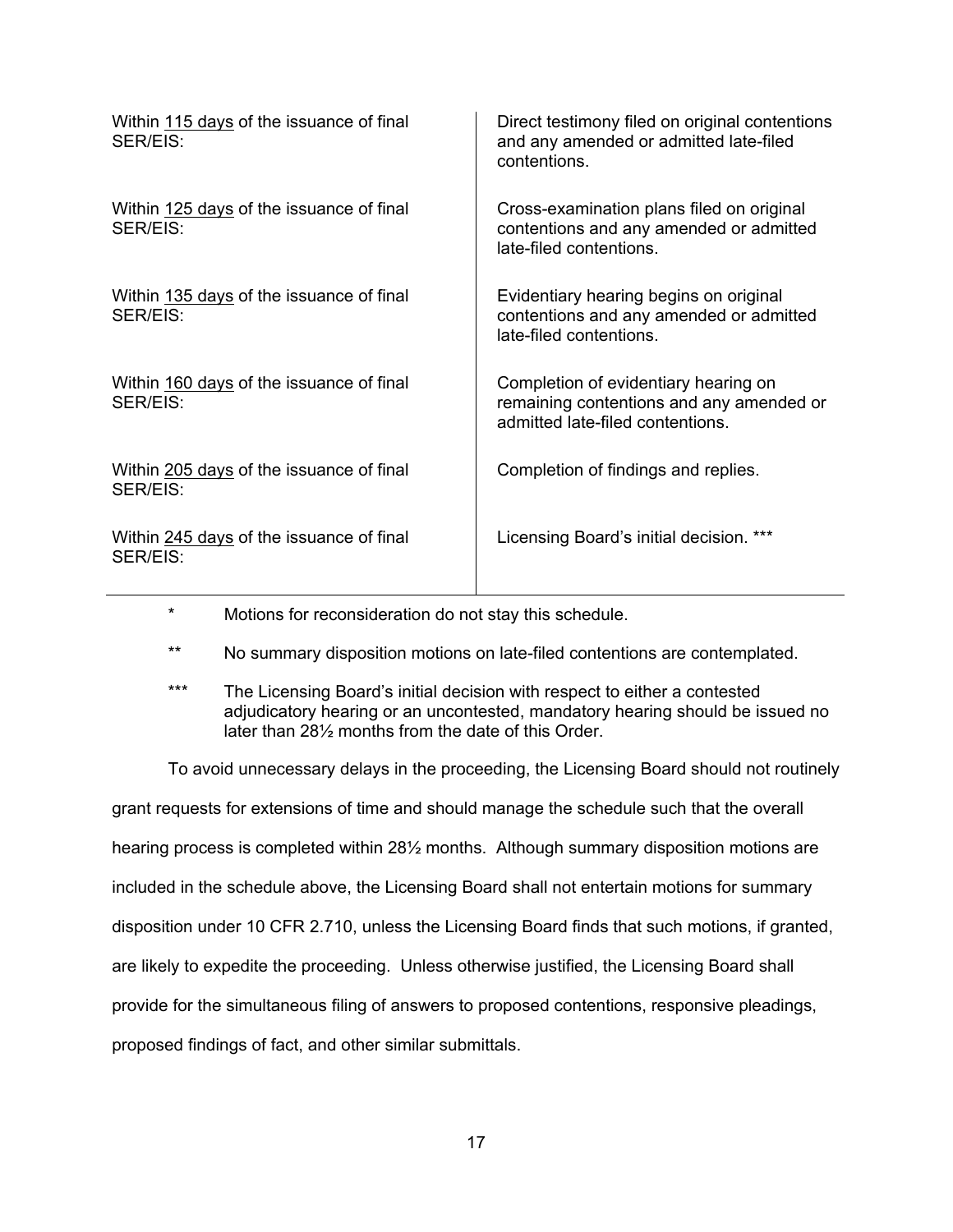5) Parties are obligated to comply with applicable requirements in 10 CFR Part 2, unless directed otherwise by this Order or the Licensing Board. They are also obligated in their filings before the Licensing Board and the Commission to ensure that their arguments and assertions are supported by appropriate and accurate references to legal authority and factual basis, including, as appropriate, citation to the record. Failure to do so may result in material being stricken from the record or, in extreme circumstances, in a party being dismissed from the proceeding.

6) The Commission directs the Licensing Board to inform the Commission promptly, in writing, if the Licensing Board determines that any single milestone could be missed by more than 30 days. The Licensing Board must include an explanation of why the milestone cannot be met and the measures the Licensing Board will take to mitigate the failure to achieve the milestone and restore the proceeding to the overall schedule.

#### E. Commission Oversight

As in any proceeding, the Commission retains its inherent supervisory authority over the proceeding to provide additional guidance to the Licensing Board and participants and to resolve any matter in controversy itself.

# **VI. Applicable Requirements**

#### A. Licensing

The Commission will license and regulate byproduct, source, and special nuclear material at the Eagle Rock Enrichment Facility in accordance with the Atomic Energy Act of 1954, as amended. Section 274c.(1) of the Act was amended by Public Law 102-486 (October 24, 1992) to require the Commission to retain authority and responsibility for the regulation of uranium enrichment facilities. Therefore, in compliance with law, the Commission will be the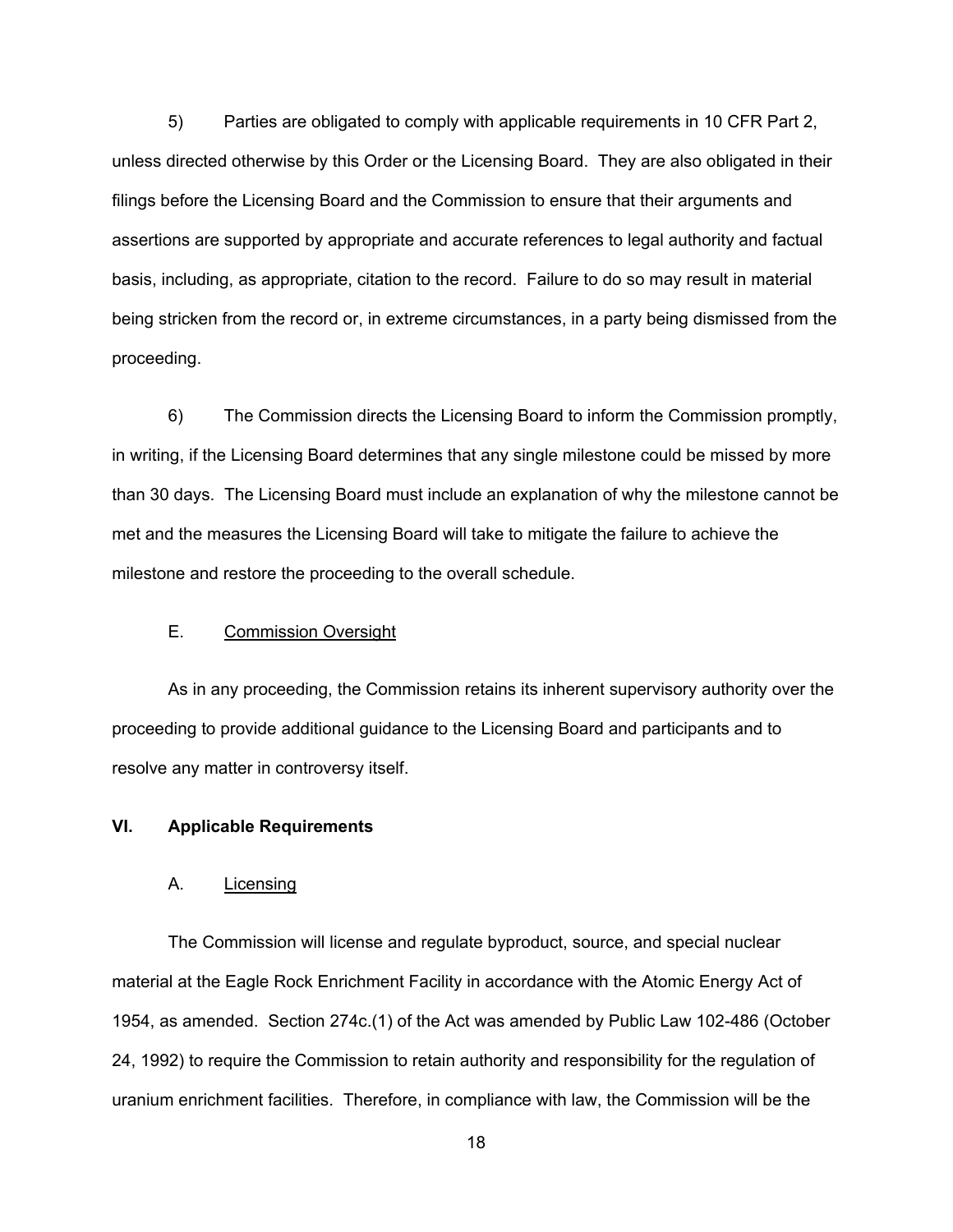sole licensing and regulatory authority with respect to byproduct, source, and special nuclear material for the Eagle Rock Enrichment Facility and with respect to the control and use of any equipment or device in connection therewith.

Many rules and regulations in 10 CFR Chapter I are applicable to the licensing of a person to receive, possess, use, transfer, deliver, and process byproduct, source and special nuclear material in the quantities that would be possessed at the Eagle Rock Enrichment Facility. These include 10 CFR Parts 19, 20, 21, 25, 30, 40, 51, 70, 71, 73, 74, 95, 140, 170, and 171 for the licensing and regulation of byproduct, source, and special nuclear material, including requirements for notices to workers, reporting of defects, radiation protection, waste disposal, decommissioning funding, and insurance.

With respect to these regulations, the Commission notes that this is the fourth proceeding involving the licensing of an enrichment facility. The Commission issued a number of decisions in earlier proceedings regarding proposed sites in Homer, Louisiana (*Claiborne* Enrichment Center), Eunice, New Mexico (National Enrichment Facility) and Piketon, Ohio (American Centrifuge Plant). These final decisions, *Louisiana Energy Services (Claiborne Enrichment Center), CLI-92-7, 35 NRC 93 (1992)*; *Louisiana Energy Services (Claiborne Enrichment Center), CLI-97-15, 46 NRC 294 (1997)*; *Louisiana Energy Services (Claiborne Enrichment Center), CLI-98-3, 47 NRC 77 (1998)*; *Louisiana Energy Services (National Enrichment Facility), CLI-05-05, 61 NRC 22, 36 (2005)*; *Louisiana Energy Services (National Enrichment Facility), et. al., CLI-05-17, 62 NRC 5 (2005)*; *USEC, Inc. (American Centrifuge Plant), CLI-07-05, 65 NRC 109 (2007)*; resolve a number of issues concerning uranium enrichment licensing and may be relied upon as precedent.

Consistent with the Act, and the Commission's regulations, the Commission is providing the following direction for licensing uranium enrichment facilities: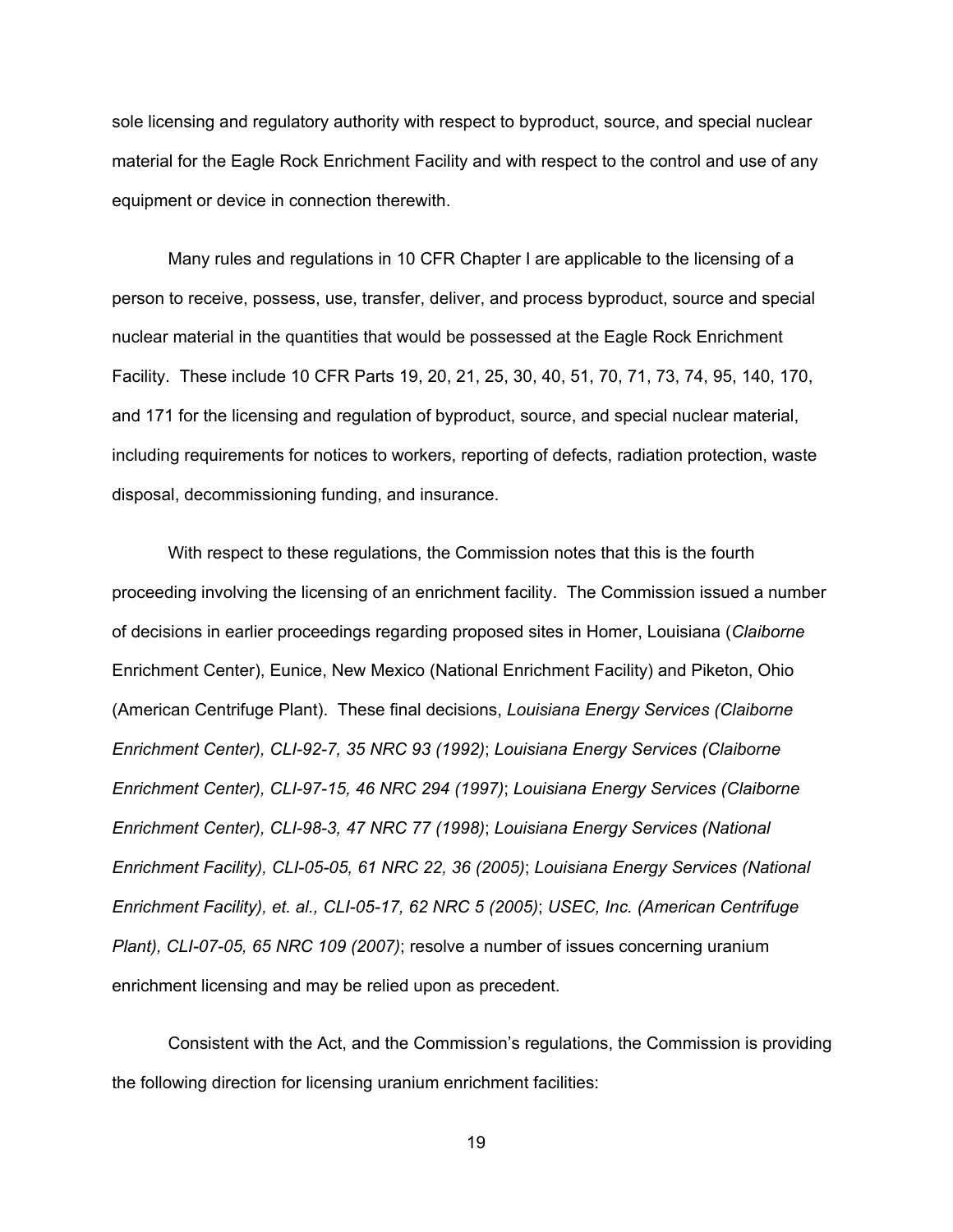#### 1. Environmental Issues

a) General: 10 CFR Part 51 governs the preparation of an environmental report and an EIS for a materials license. AES's environmental report and the NRC staff's associated EIS are to include a statement on the alternatives to the proposed action, including a discussion of the no-action alternative.

b) Treatment of depleted uranium hexafluoride tails: As to the treatment of the disposition of depleted uranium hexafluoride tails (depleted tails) in these environmental documents, unless AES demonstrates a use for uranium in the depleted tails as a potential resource, the depleted tails will be considered waste. The Commission has previously concluded that depleted uranium from an enrichment facility is appropriately classified as a lowlevel radioactive waste. *See Louisiana Energy Services* (National Enrichment Facility), CLI-05- 05, 61 NRC 22, 36 (2005). An approach for disposition of tails that is consistent with the USEC Privatization Act, such as transfer to DOE for disposal, constitutes a "plausible strategy" for disposition of the AES depleted tails. *Id.* The NRC staff may consider the Department of Energy's *Final Programmatic Environmental Impact Statement for Alternative Strategies for the Long-Term Management and Use of Depleted Uranium Hexaflouride* (DOE/EIS-0269), 64 Fed. Reg. 43358 (Aug. 10, 1999), in preparing the staff's EIS. Alternatives for the disposition of depleted uranium tails will need to be addressed in these documents. As part of the licensing process, AES must also address the health, safety, and security issues associated with the storage of depleted uranium tails on site pending removal of the tails from the site for disposal or DOE dispositioning.

## 2. Financial Qualifications

Review of financial qualifications for enrichment facility license applications is governed by 10 CFR Part 70. In *Louisiana Energy Services (Claiborne Enrichment Center), CLI-97-15,*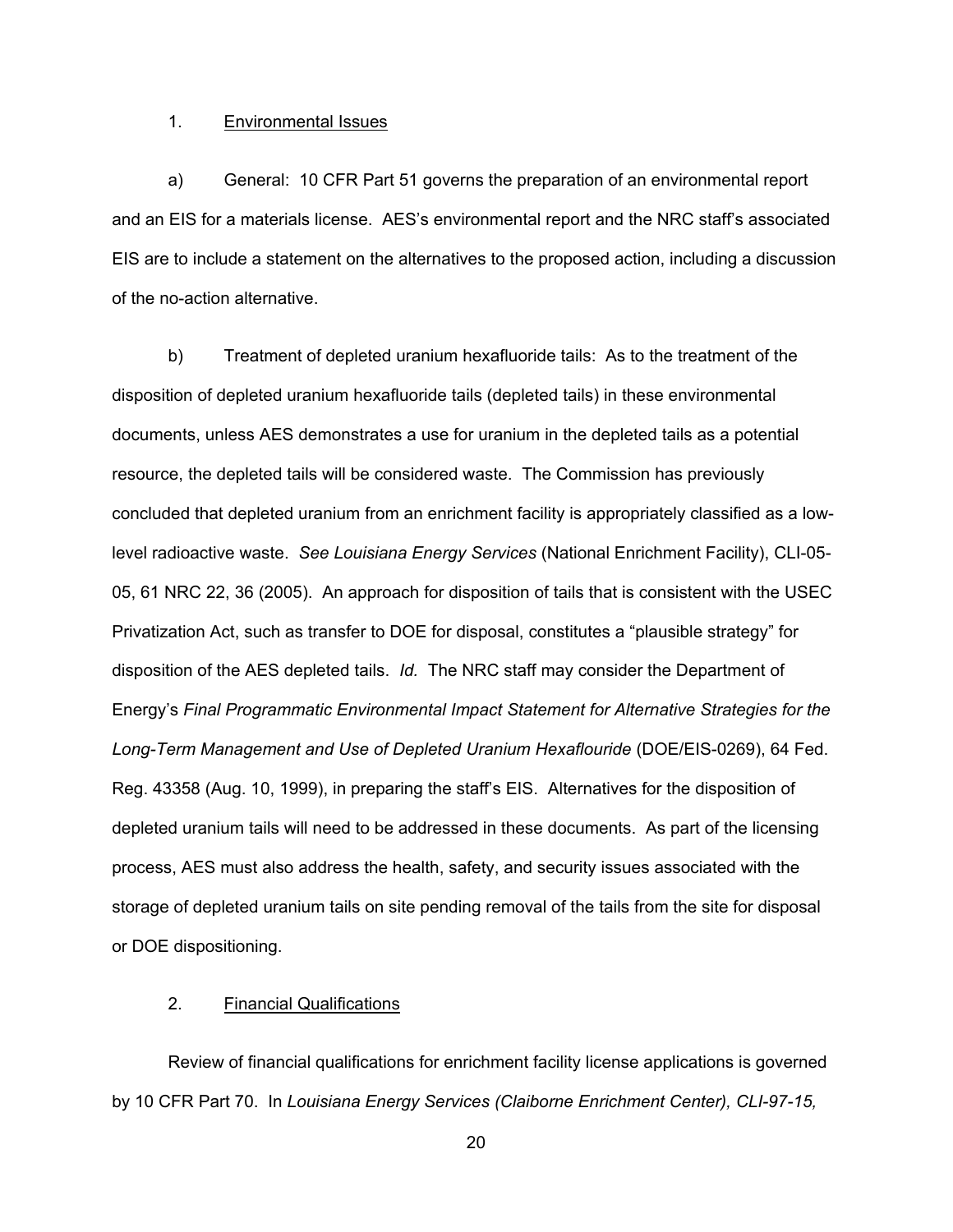*46 NRC 294, 309 (1997)* the Commission held that the 10 CFR Part 70 financial criteria, 10 CFR 70.22(a)(8) and 70.23(a)(5), could be met by conditioning the LES license to require funding commitments to be in place prior to construction and operation. The specific license condition approved in that proceeding, which addressed a minimum equity contribution of 30% from the parents and affiliates of LES partners prior to construction of the associated capacity and having in place long term enrichment contracts with prices sufficient to cover both construction and operating costs, including a return on investment, for the entire term of the contracts prior to constructing or operating the facility, is one way to satisfy the requirements of 10 CFR Part 70.

#### 3. Antitrust Review

Section 105 of the Act conferred on the NRC certain antitrust responsibilities with respect to applications for section 103 or 104b. licenses to construct or operate utilization or production facilities filed prior to August 8, 2005. The AES enrichment facility, the application for which was filed after August 8, 2005, is subject to sections 53 and 63 of the Act, and is not a production or utilization facility within the meaning of section 105. Consequently, the NRC does not have antitrust responsibilities for AES. The NRC will not entertain or consider antitrust issues in connection with the AES application in this proceeding.

# 4. Foreign Ownership

The AES application is governed by sections 53 and 63 of the Act, and consequently issues of foreign involvement shall be determined pursuant to sections 57 and 69, not sections 103, 104 or 193(f). Sections 57 and 69 of the Act require, among other things, an affirmative finding by the Commission that issuance of a license for the Eagle Rock Enrichment Facility will not be "inimical to the common defense and security." The requirements of sections 57 and 69 are incorporated in 10 CFR 70.31 and 10 CFR 40.32, respectively.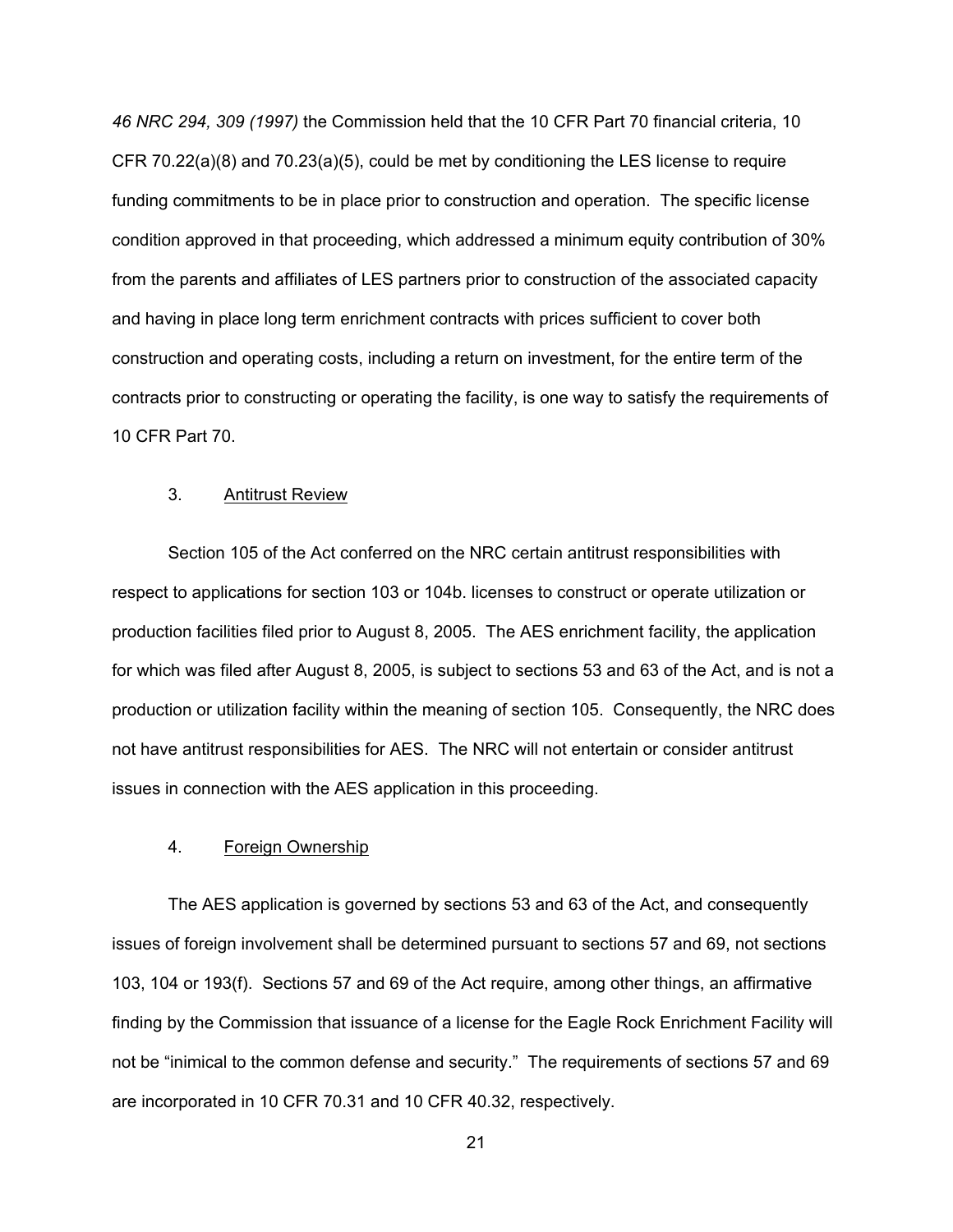#### 5. Creditor Requirements

Pursuant to section 184 of the Act, the creditor regulations in 10 CFR 50.81 shall apply to the creation of creditor interests in equipment, devices, or important parts thereof, capable of separating the isotopes of uranium or enriching uranium in the isotope U-235. In addition, the creditor regulations in 10 CFR 70.44 shall apply to the creation of creditor interests in special nuclear material. These creditor regulations may be augmented by license conditions as necessary to allow ownership arrangements (such as sale and leaseback) not covered by 10 CFR 50.81, provided it can be found that such arrangements are not inimical to the common defense and security of the United States.

## 6. Classified Information

All matters of classification of information related to the design, construction, operation, and safeguarding of the Eagle Rock Enrichment Facility shall be governed by classification guidance in "DOE Classification Guide for Isotope Separation by the Gas Centrifuge Process," (June 2002); Change 1 (Sept. 2005); Change 2 (May 2007) (CG-ICG-1); "Joint NRC/DOE Classification Guide for Louisiana Energy Services Gas Centrifuge Plant (U)," Confidential RD (Jan 2008) (CG-LCP-3A); and "Joint NRC/DOE Class. Guide for Louisiana Energy Services Gas Centrifuge Plant Safeguards & Security (U)," OUO (Jan 2008) (CG-LCP-3B), and any later versions thereof. Any person producing such information must adhere to the criteria in CG-IGC-1, CG-LCP-3A and CG-LCP-3B. All decisions on questions of classification or declassification of information shall be made by appropriate classification officials in the NRC and are not subject to *de novo* review in this proceeding.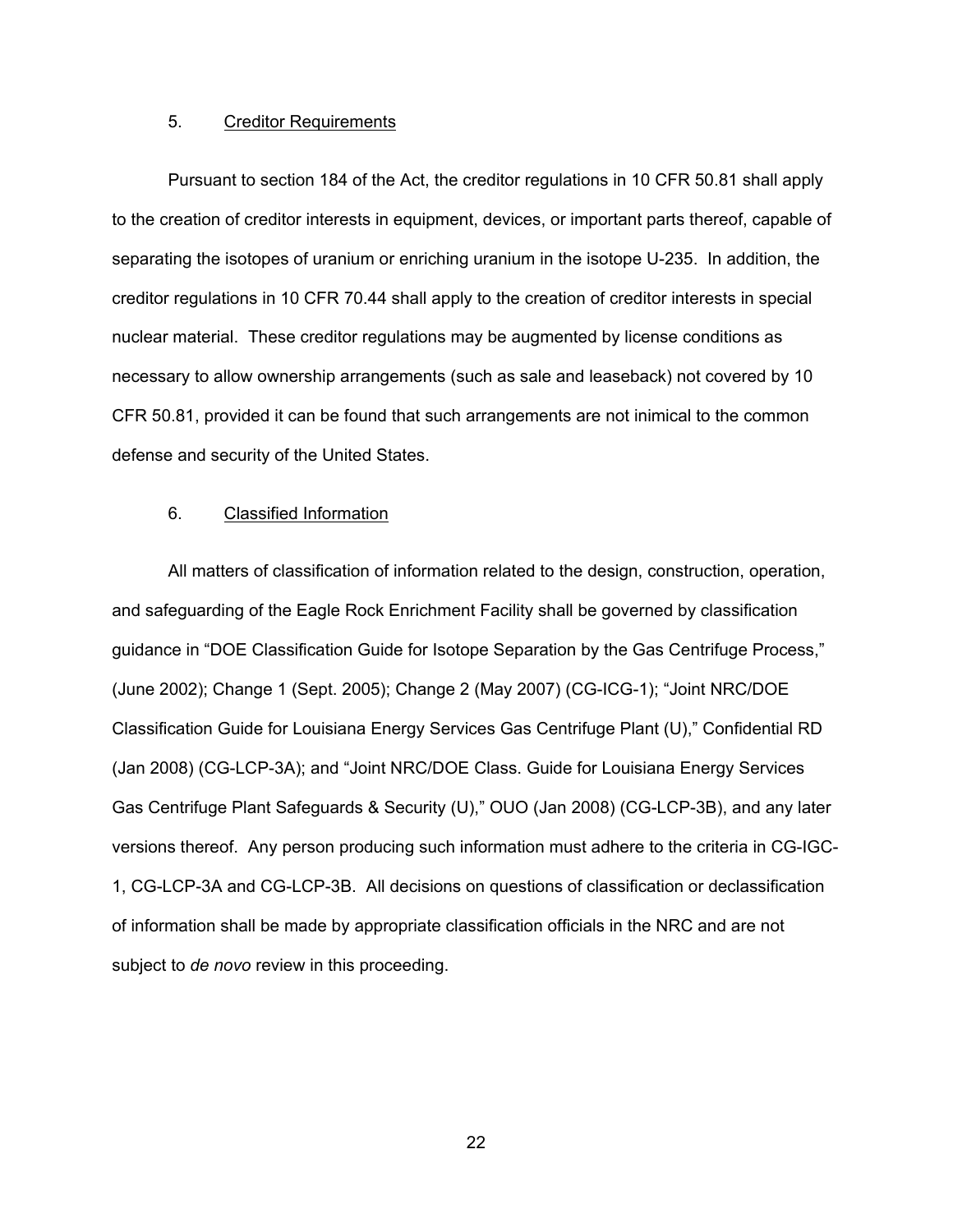#### 7. Access to Classified Information

Portions of AES's application for a license are classified Restricted Data or National Security Information. Persons needing access to those portions of the application will be required to have the appropriate security clearance for the level of classified information to which access is required. Access requirements apply equally to intervenors, their witnesses and counsel, employees of the applicant, its witnesses and counsel, NRC personnel, and others. Any person who believes that he or she will have a need for access to classified information for the purpose of this licensing proceeding, including the hearing, should immediately contact the NRC, Division of Fuel Cycle Safety and Safeguards, Washington, D.C., 20555, for information on the clearance process. Telephone calls may be made to Breeda Reilly, Senior Project Manager, Advanced Fuel Cycle, Enrichment, and Uranium Conversion Branch. Telephone: (301) 492-3110.

## 8. Obtaining NRC Security Facility Approval for Safeguarding Classified Information Received or Developed Pursuant to 10 CFR Part 95

Any person who requires possession of classified information in connection with the licensing proceeding may process, store, reproduce, transmit, or handle classified information only in a location for which facility security approval has been obtained from the NRC's Division of Security Operations (NSIR), Washington, D.C., 20555. Telephone calls may be made to A. Lynn Silvious, Chief, Information Security Branch. Telephone: (301) 415-2214.

#### B. Reconsideration

The above guidance does not foreclose the applicant, any person admitted as a party to the hearing, or an entity participating under 10 CFR 2.315(c) from litigating material factual issues necessary for resolution of contentions in this proceeding. Persons permitted to intervene and entities participating under 10 CFR 2.315(c) as of the date of the order on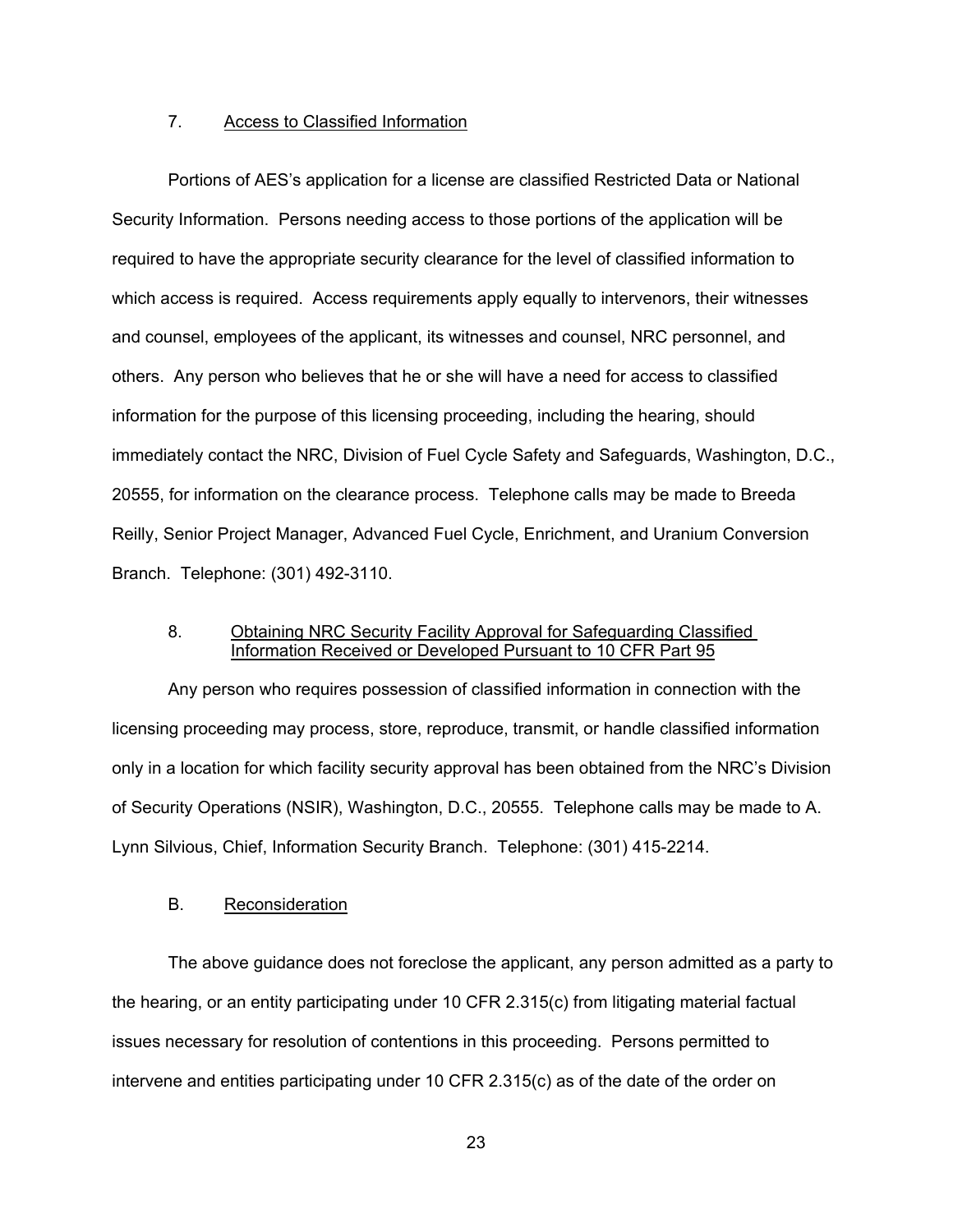intervention may also move the Commission to reconsider any portion of Section VI of this Notice and Commission Order where there is no clear Commission precedent or unambiguously governing statutes or regulations. Any motion to reconsider must be filed within 10 days after the order on intervention. The motion must contain all technical or other arguments to support the motion. Other persons granted intervention and entities participating under 10 CFR 2.315(c), including the applicant and the NRC staff, may respond to motions for reconsideration within 20 days of the order on intervention. Motions will be ruled upon by the Commission. A motion for reconsideration does not stay the schedule set out above in section III.D.(4). However, if the Commission grants a motion for reconsideration, it will, as necessary, provide direction on adjusting the hearing schedule.

#### **VII. Notice of Intent Regarding Classified Information**

As noted above, a hearing on this application will be governed by 10 CFR Part 2, Subparts A, C, G, and to the extent classified material becomes involved, Subpart I. Subpart I requires in accordance with 10 CFR 2.907 that the NRC staff file a notice of intent if, at the time of publication of Notice of Hearing, it appears that it will be impracticable for the staff to avoid the introduction of Restricted Data or National Security Information into a proceeding. The applicant has submitted portions of its application that are classified. The Commission notes that, since the entire application may become part of the record of the proceeding, the NRC staff has found it impracticable for it to avoid the introduction of Restricted Data or National Security Information into the proceeding.

# **VIII. Order Imposing Procedures for Access to Sensitive Unclassified Non-Safeguards Information and Safeguards Information for Contention Preparation.**

A. This Order contains instructions regarding how potential parties to this proceeding may request access to documents containing sensitive unclassified information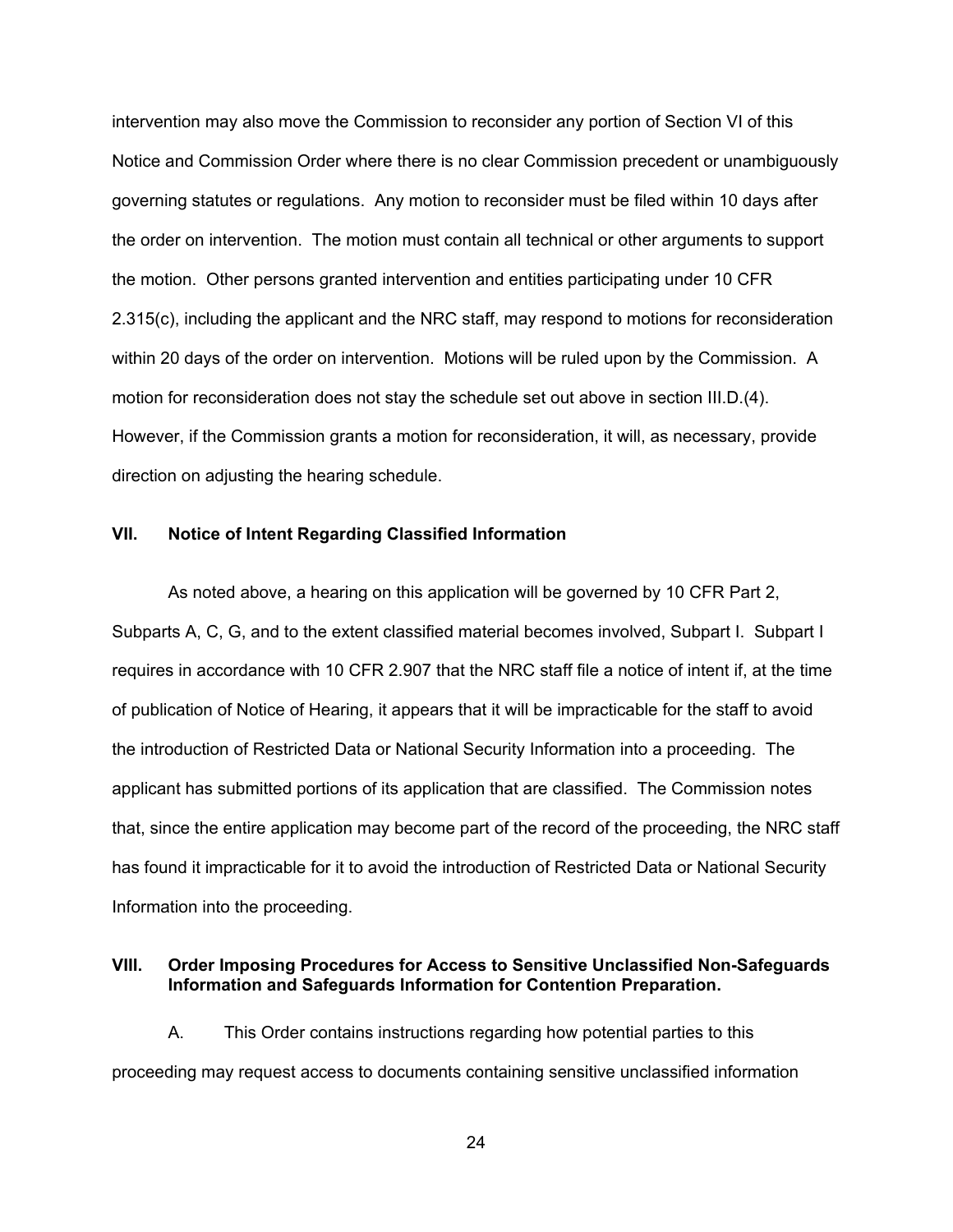(including Sensitive Unclassified Non-Safeguards Information (SUNSI) and Safeguards Information (SGI)). Requirements for access to SGI are primarily set forth in 10 CFR Parts 2 and 73. The intent of this Order is to make those requirements more specific to this proceeding; however, nothing in this Order is intended to conflict with the SGI regulations.

B. Within 10 days after publication of this notice of hearing and opportunity to petition for leave to intervene, any potential party as defined in 10 CFR 2.4 who believes access to SUNSI or SGI is necessary for a response to the notice may request access to SUNSI or SGI. A "potential party" is any person who intends or may intend to participate as a party by demonstrating standing and filing an admissible contention under 10 CFR 2.309. Requests for access to SUNSI or SGI submitted later than 10 days after publication will not be considered absent a showing of good cause for the late filing, addressing why the request could not have been filed earlier.

C. The requester shall submit a letter requesting permission to access SUNSI and/or SGI to the Office of the Secretary, U.S. Nuclear Regulatory Commission, Washington, DC 20555-0001, Attention: Rulemakings and Adjudications Staff, and provide a copy to the Associate General Counsel for Hearings, Enforcement and Administration, Office of the General Counsel, Washington, DC 20555-0001. The expedited delivery or courier mail address for both offices is: U.S. Nuclear Regulatory Commission, 11555 Rockville Pike, Rockville, Maryland 20852. The e-mail address for the Office of the Secretary and the Office of the General Counsel are HearingDocket@nrc.gov and OGCmailcenter@nrc.gov, respectively.<sup>4</sup> The request must include the following information:

 $4$  While a request for hearing or petition to intervene in this proceeding must comply with the filing requirements of the NRC's "E-Filing Rule," the initial request to access SUNSI and/or SGI under these procedures should be submitted as described in this paragraph.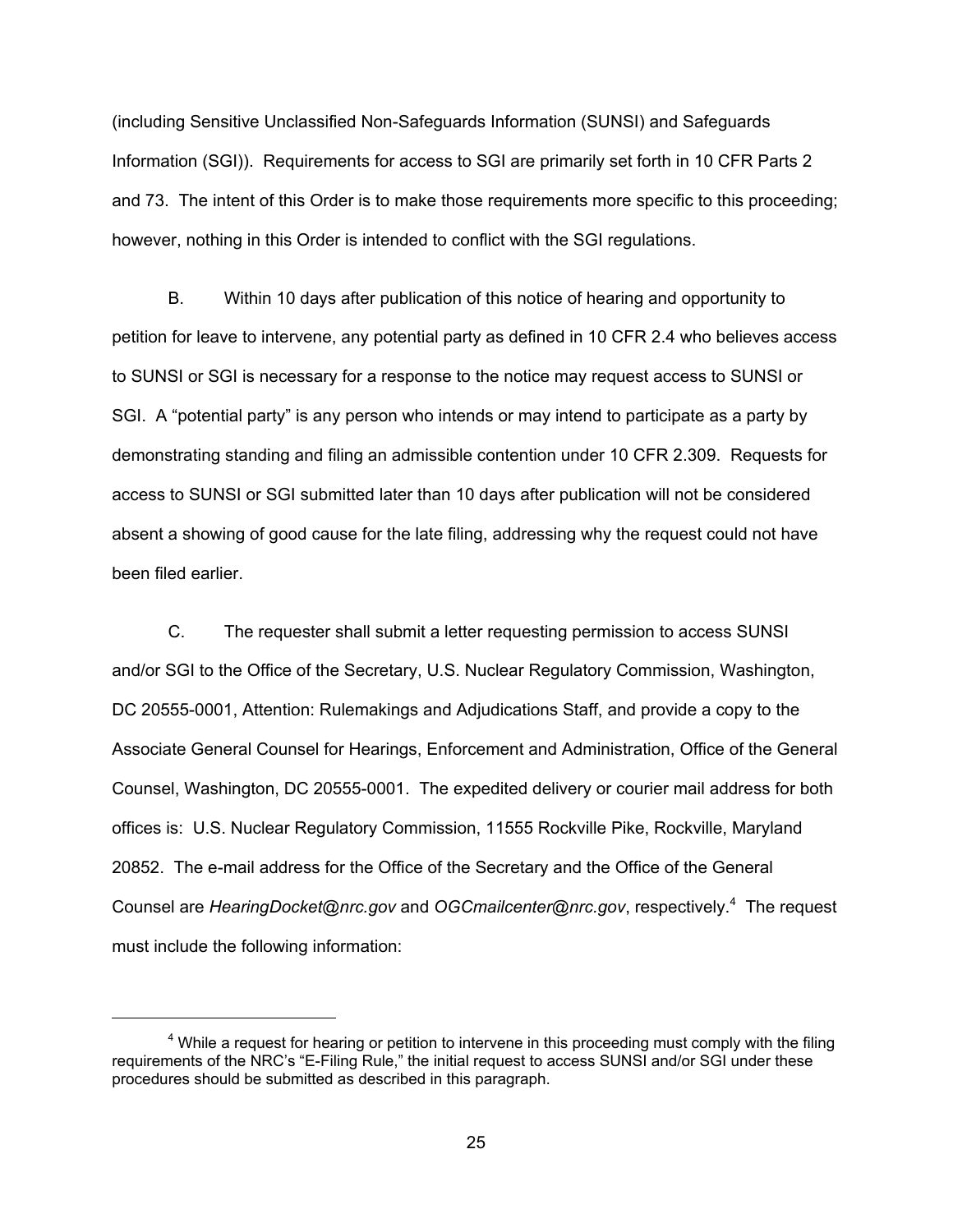1) A description of the licensing action with a citation to this *Federal Register* notice of hearing and opportunity to petition for leave to intervene;

2) The name and address of the potential party and a description of the potential party's particularized interest that could be harmed by the action identified in C.1);

3) If the request is for SUNSI, the identity of the individual or entity requesting access to SUNSI and the requester's basis for the need for the information in order to meaningfully participate in this adjudicatory proceeding. In particular, the request must explain why publicly-available versions of the information requested would not be sufficient to provide the basis and specificity for a proffered contention;

4) If the request is for SGI, the identity of each individual who would have access to SGI if the request is granted, including the identity of any expert, consultant, or assistant who will aid the requester in evaluating the SGI. In addition, the request must contain the following information:

 (a) A statement that explains each individual's "need to know" the SGI, as required by 10 CFR 73.2 and 10 CFR 73.22(b)(1). Consistent with the definition of "need to know" as stated in 10 CFR 73.2, the statement must explain:

 (i) Specifically why the requestor believes that the information is necessary to enable the requestor to proffer and/or adjudicate a specific contention in this proceeding;<sup>5</sup> and

 $<sup>5</sup>$  Broad SGI requests under these procedures are unlikely to meet the standard for need to know;</sup> furthermore, staff redaction of information from requested documents before their release may be appropriate to comport with this requirement. These procedures do not authorize unrestricted disclosure or less scrutiny of a requester's need to know than ordinarily would be applied in connection with an already-admitted contention or non-adjudicatory access to SGI.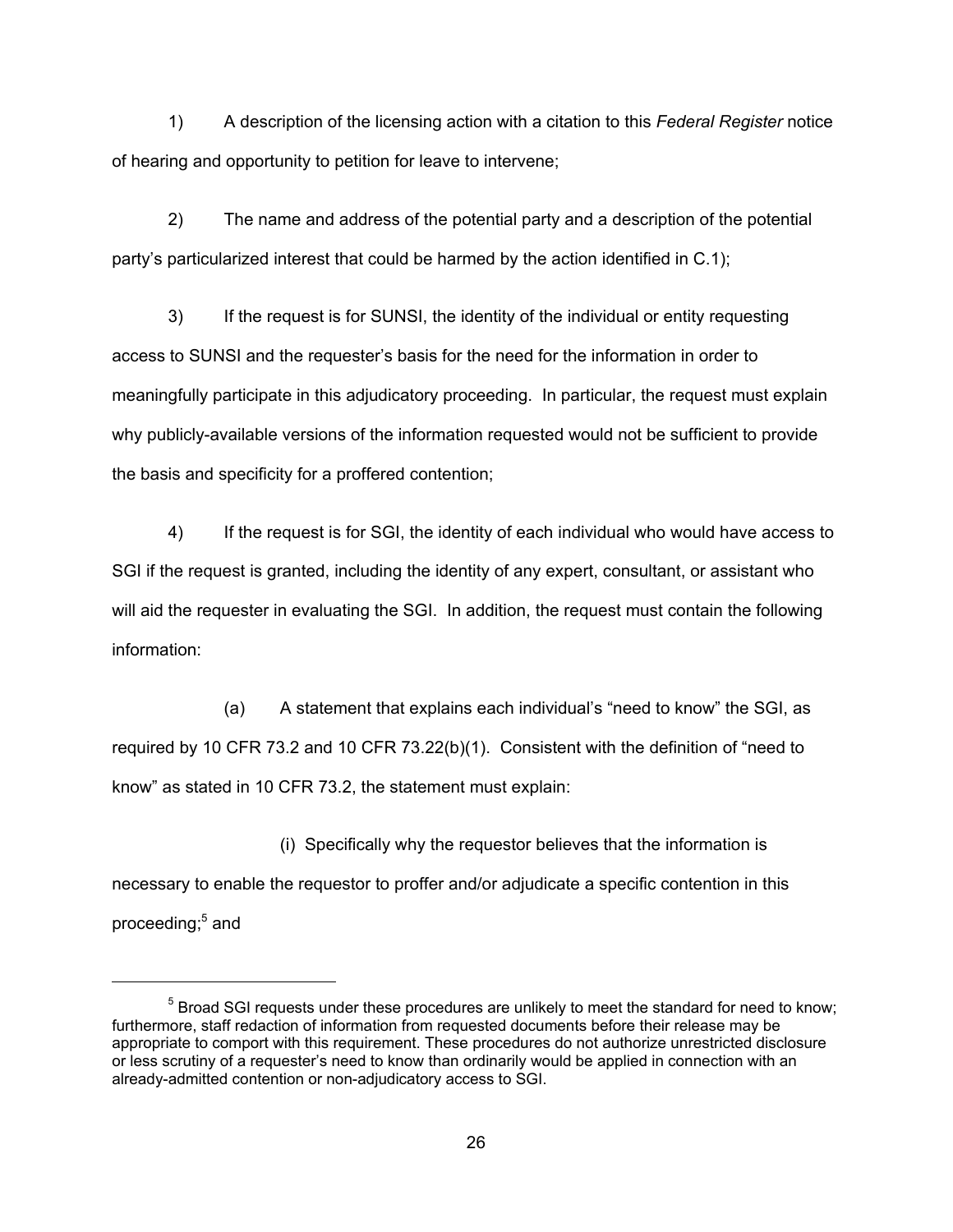(ii) The technical competence (demonstrable knowledge, skill, training or education) of the requester to effectively utilize the requested SGI to provide the basis and specificity for a proffered contention. The technical competence of a potential party or its counsel may be shown by reliance on a qualified expert, consultant, or assistant who satisfies these criteria.

 (b) A completed Form SF-85, "Questionnaire for Non-Sensitive Positions" for each individual who would have access to SGI. The completed Form SF-85 will be used by the Office of Administration to conduct the background check required for access to SGI, as required by 10 CFR Part 2, Subpart G, and 10 CFR 73.22(b)(2), to determine the requestor's trustworthiness and reliability. For security reasons, Form SF-85 can only be submitted electronically through the electronic questionnaire for investigations processing (e-QIP) website, a secure website that is owned and operated by the Office of Personnel Management. To obtain online access to the form, the requester should contact the NRC's Office of Administration at 301-492-3524.<sup>6</sup>

 (c) A completed Form FD-258 (fingerprint card), signed in original ink, and submitted in accordance with 10 CFR 73.57(d). Copies of Form FD-258 may be obtained by writing the Office of Information Services, U.S. Nuclear Regulatory Commission, Washington, D.C. 20555-001, by calling (301) 415-7232 or (301) 492-7311, or by email to Forms.Resource@nrc.gov. The fingerprint card will be used to satisfy the requirements of 10 CFR Part 2, 10 CFR 73.22(b)(1), and Section 149 of the Atomic Energy Act of 1954, as

 $6$  The requester will be asked to provide his or her full name, social security number, date and place of birth, telephone number, and e-mail address. After providing this information, the requester usually should be able to obtain access to the online form within one business day.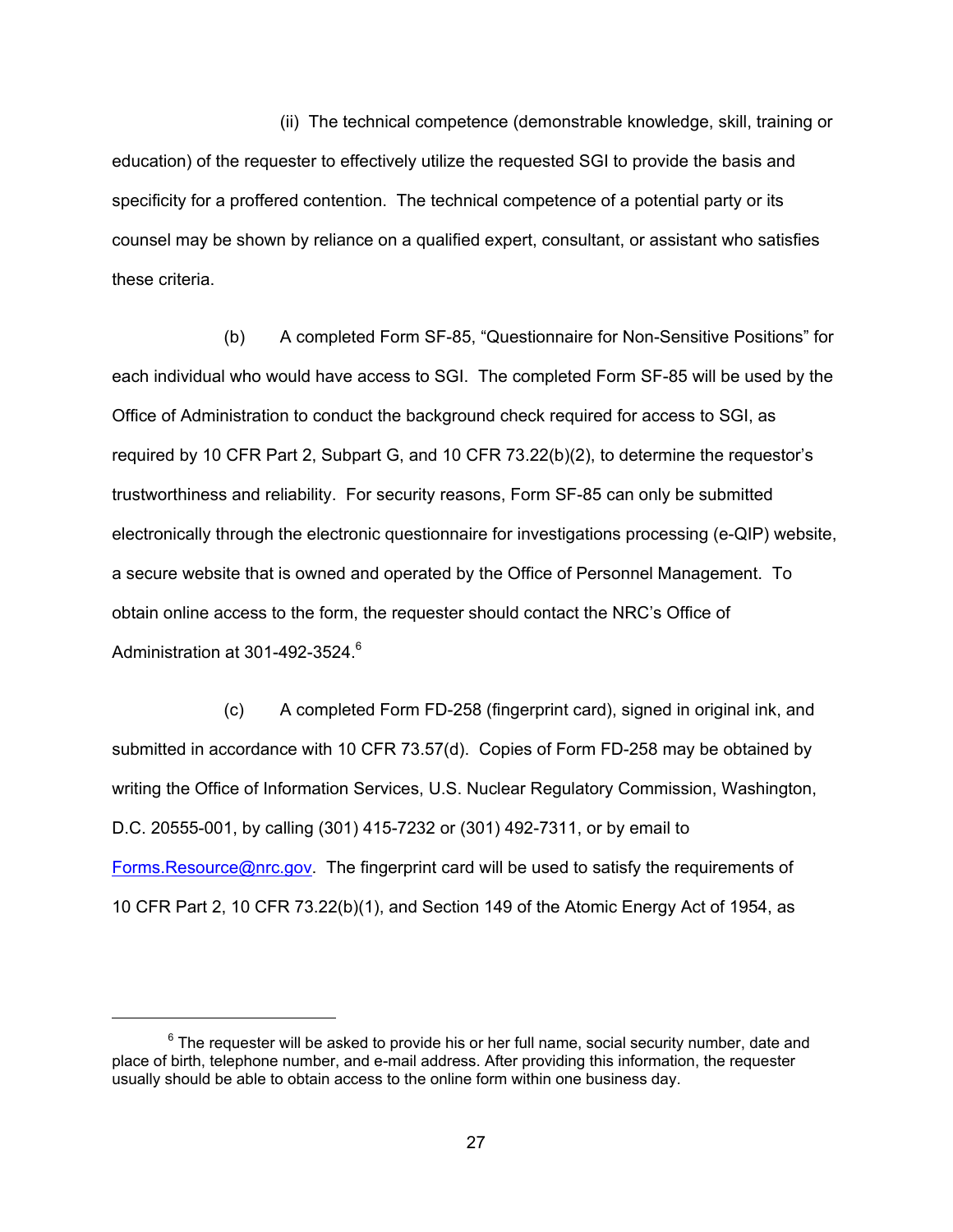amended, which mandates that all persons with access to SGI must be fingerprinted for an FBI identification and criminal history records check;

(d) A check or money order payable in the amount of \$ 200.00<sup>7</sup> to the U.S. Nuclear Regulatory Commission for each individual for whom the request for access has been submitted, and

 (e) If the requester or any individual who will have access to SGI believes they belong to one or more of the categories of individuals that are exempt from the criminal history records check and background check requirements, as stated in 10 CFR § 73.59, the requestor should also provide a statement specifically stating which exemption the requestor is invoking, and explaining the requestor's basis for believing that the exemption is applicable. While processing the request, the Office of Administration, Personnel Security Branch, will make a final determination whether the stated exemption applies. Alternatively, the requestor may contact the Office of Administration for an evaluation of their exemption status prior to submitting their request. Persons who are exempt from the background check are not required to complete the SF-85 or Form FD-258, however, all other requirements for access to SGI, including the need to know, are still applicable.

**Note:** Copies of documents and materials required by paragraphs C.4)(b), (c), and (d) of this Order must be sent to the following address:

Office of Administration U.S. Nuclear Regulatory Commission Personnel Security Branch Mail Stop TWB-05-B32M Washington, DC 20555-0012.

 $<sup>7</sup>$  This fee is subject to change pursuant to the Office of Personnel Management's adjustable</sup> billing rates.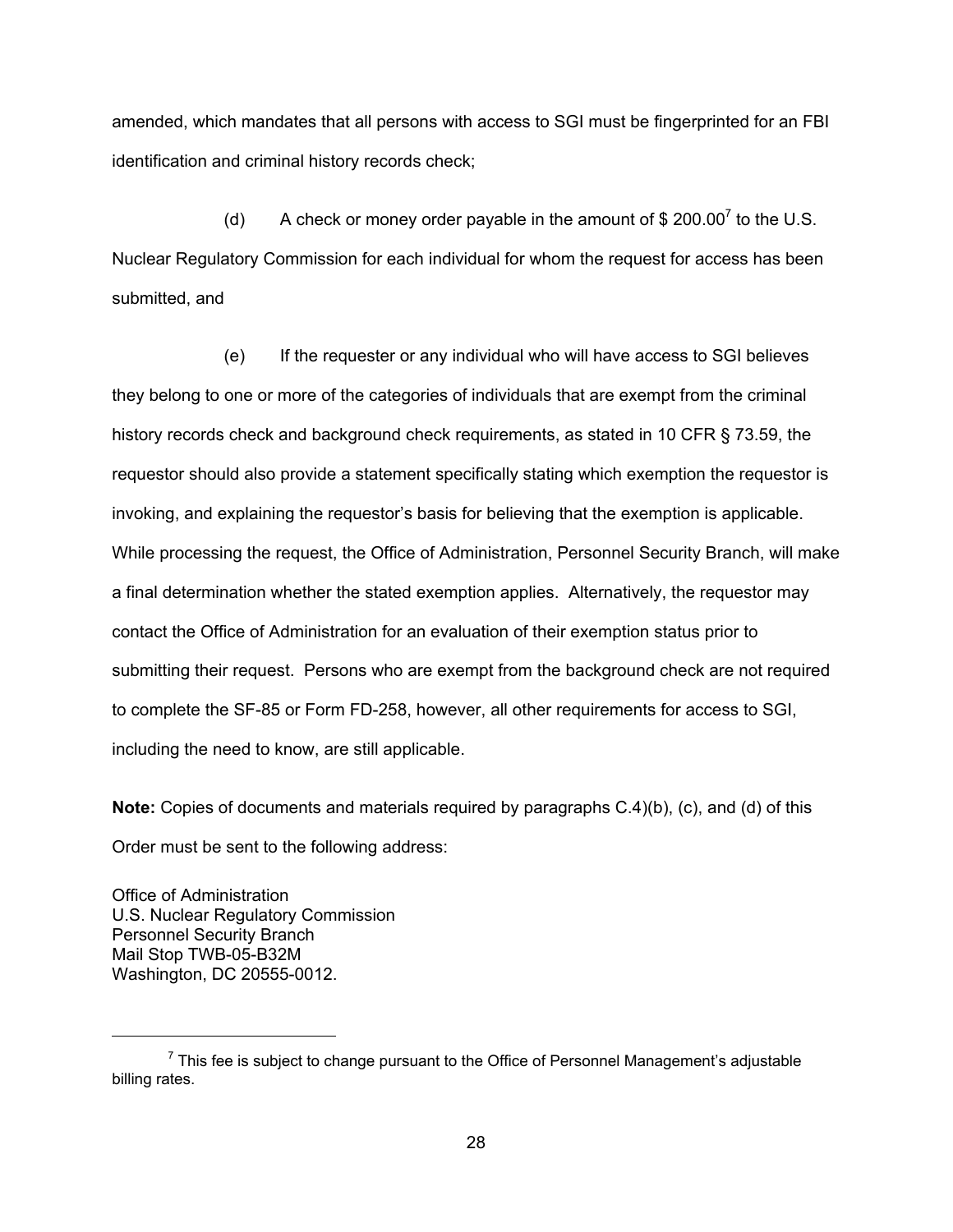These documents and materials should *not* be included with the request letter to the Office of the Secretary, but the request letter should state that the forms and fees have been submitted as required above.

D. To avoid delays in processing requests for access to SGI, the requestor should review all submitted materials for completeness and accuracy (including legibility) before submitting them to the NRC. The NRC will return incomplete packages to the sender without processing.

E. Based on an evaluation of the information submitted under paragraphs C.3) or C.4) above, as applicable, the NRC staff will determine within 10 days of receipt of the written access request whether:

1) There is a reasonable basis to believe the petitioner is likely to establish standing to participate in this NRC proceeding; and

2) The requestor has established a legitimate need for access to SUNSI or need to know the SGI requested.

F. For requests for access to SUNSI, if the NRC staff determines that the requestor satisfies both E.1) and E.2) above, the NRC staff will notify the requestor in writing that access to SUNSI has been granted. The written notification will contain instructions on how the requestor may obtain copies of the requested documents, and any other conditions that may apply to access to those documents. These conditions may include, but not be limited to, the signing of a Non-Disclosure Agreement or Affidavit, or Protective Order<sup>8</sup> setting forth terms and

<sup>&</sup>lt;sup>8</sup> Any motion for Protective Order or draft Non-Disclosure Affidavit or Agreement for SUNSI must be filed with the presiding officer or the Chief Administrative Judge if the presiding officer has not yet been designated, within 30 days of the deadline for the receipt of the written access request.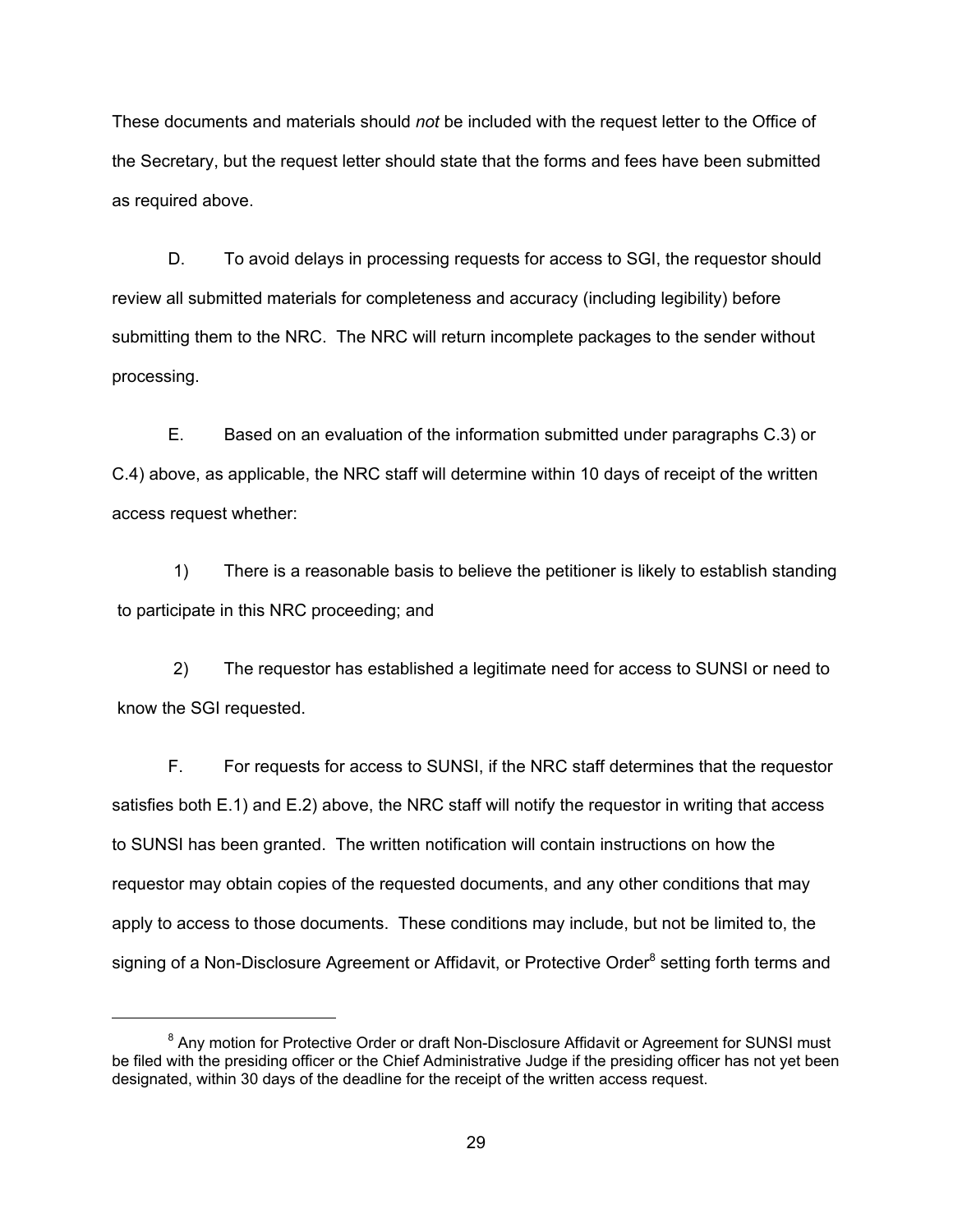conditions to prevent the unauthorized or inadvertent disclosure of SUNSI by each individual who will be granted access to SUNSI.

G. For requests for access to SGI, if the NRC staff determines that the requestor has satisfied both E.1) and E.2) above, the Office of Administration will then determine, based upon completion of the background check, whether the proposed recipient is trustworthy and reliable, as required for access to SGI by 10 CFR 73.22(b). If the Office of Administration determines that the individual or individuals are trustworthy and reliable, the NRC will promptly notify the requestor in writing. The notification will provide the names of approved individuals as well as the conditions under which the SGI will be provided. Those conditions may include, but not be limited to, the signing of a Non-Disclosure Agreement or Affidavit, or Protective Order<sup>9</sup> by each individual who will be granted access to SGI.

H. Release and Storage of SGI. Prior to providing SGI to the requestor, the NRC staff will conduct (as necessary) an inspection to confirm that the recipient's information protection system is sufficient to satisfy the requirements of 10 CFR 73.22. Alternatively, recipients may opt to view SGI at an approved SGI storage location rather than establish their own SGI protection program to meet SGI protection requirements.

I. Filing of Contentions. Any contentions in these proceedings that are based upon the information received as a result of the request made for SUNSI or SGI must be filed by the requestor no later than 25 days after receipt of (or access to) that information. However, if more than 25 days remain between the petitioner's receipt of (or access to) the information and the

<sup>&</sup>lt;sup>9</sup> Any motion for Protective Order or draft Non-Disclosure Affidavit or Agreement for SGI must be filed with the presiding officer or the Chief Administrative Judge if the presiding officer has not yet been designated, within 180 days of the deadline for the receipt of the written access request.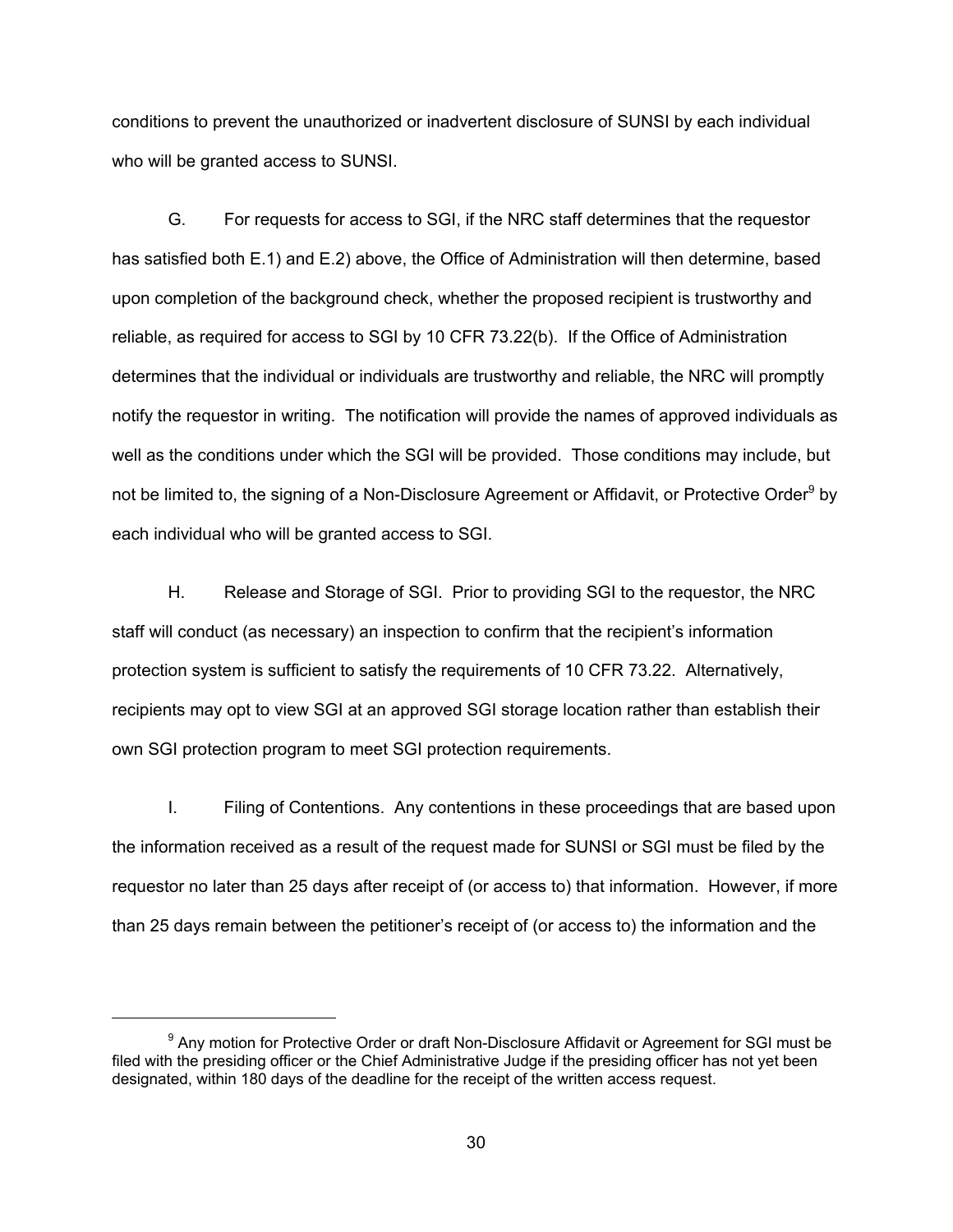deadline for filing all other contentions (as established in the notice of hearing or opportunity for hearing), the petitioner may file its SUNSI or SGI contentions by that later deadline.

J. Review of Denials of Access.

1) If the request for access to SUNSI or SGI is denied by the NRC staff either after a determination on standing and need to know, or after a determination on trustworthiness and reliability, the NRC staff shall immediately notify the requestor in writing, briefly stating the reason or reasons for the denial.

2) Before the Office of Administration makes an adverse determination regarding the proposed recipient(s) trustworthiness and reliability for access to SGI, the Office of Administration, in accordance with 10 CFR 2.705(c)(3)(iii), must provide the proposed recipient(s) any records that were considered in the trustworthiness and reliability determination, including those required to be provided under 10 CFR  $73.57(e)(1)$ , so that the proposed recipient is provided an opportunity to correct or explain information.

3) The requester may challenge the NRC staff's adverse determination with respect to access to SUNSI by filing a challenge within 5 days of receipt of that determination with: (a) the presiding officer designated in this proceeding; (b) if no presiding officer has been appointed, the Chief Administrative Judge, or if he or she is unavailable, another administrative judge, or an administrative law judge with jurisdiction pursuant to 10 CFR 2.318(a); or (c) if another officer has been designated to rule on information access issues, with that officer.

4) The requester may challenge the NRC staff's or Office of Administration's adverse determination with respect to access to SGI by filing a request for review in accordance with 10 CFR  $2.705(c)(3)(iv)$ . Further appeals of decisions under this paragraph must be made pursuant to 10 CFR § 2.311.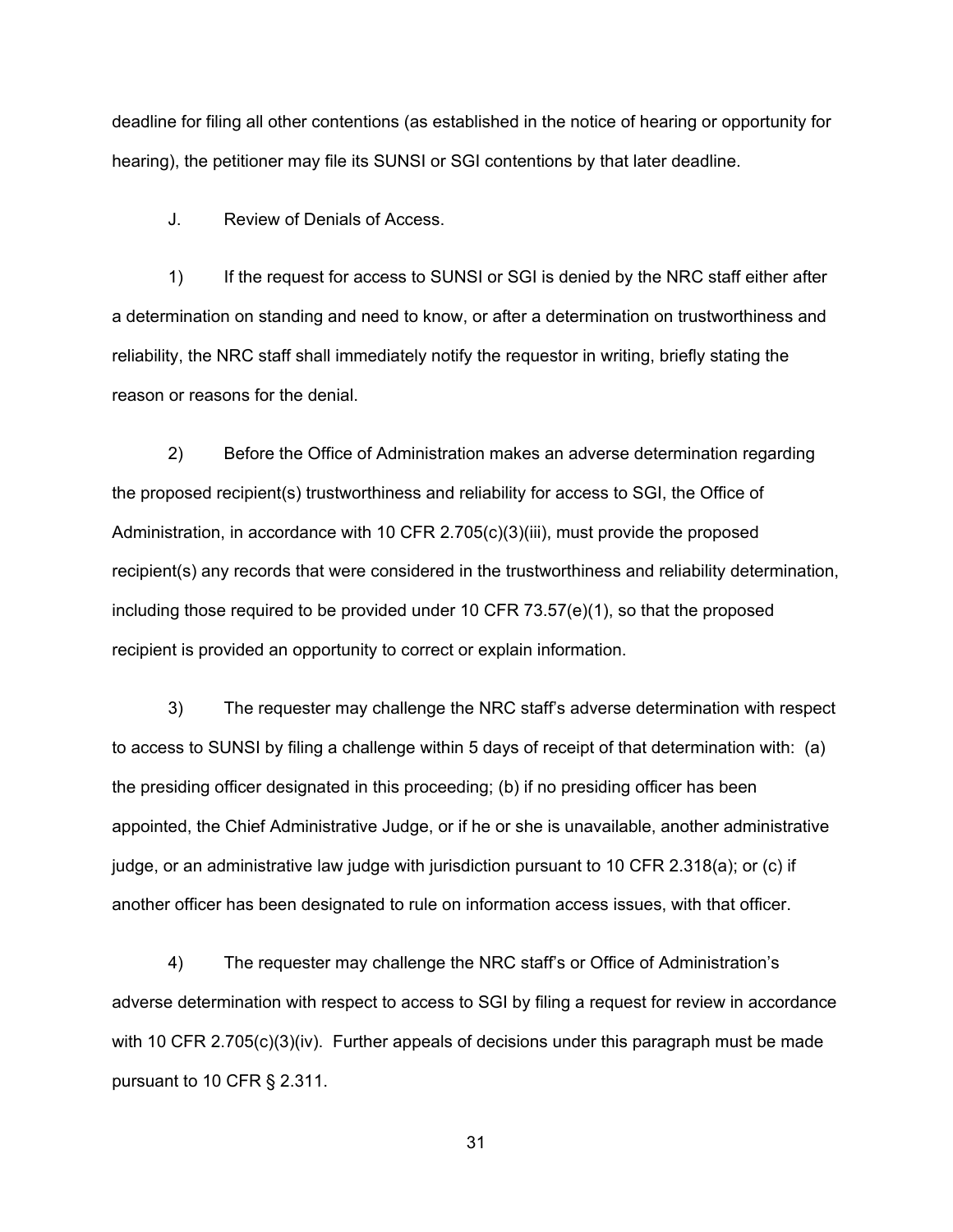K. Review of Grants of Access. A party other than the requester may challenge an NRC staff determination granting access to SUNSI or SGI whose release would harm that party's interest independent of the proceeding. Such a challenge must be filed with the Chief Administrative Judge within 5 days of the notification by the NRC staff of its grant of access.

 If challenges to the NRC staff determinations are filed, these procedures give way to the normal process for litigating disputes concerning access to information. The availability of interlocutory review by the Commission of orders ruling on such NRC staff determinations (whether granting or denying access) is governed by 10 CFR 2.311.<sup>10</sup>

L. The Commission expects that the NRC staff and presiding officers (and any other reviewing officers) will consider and resolve requests for access to SUNSI or SGI, and motions for protective orders, in a timely fashion in order to minimize any unnecessary delays in identifying those petitioners who have standing and who have propounded contentions meeting the specificity and basis requirements in 10 CFR Part 2. Attachment 1 to this Order summarizes the general target schedule for processing and resolving requests under these procedures.

<sup>10</sup> As of October 15, 2007, the NRC's final "E-Filing Rule" became effective. *See* Use of Electronic Submissions in Agency Hearings (72 FR 49139; August 28, 2007). Requesters should note that the filing requirements of that rule apply to appeals of NRC staff determinations (because they must be served on a presiding officer or the Commission, as applicable), but not to the initial SUNSI/SGI requests submitted to the NRC staff under these procedures.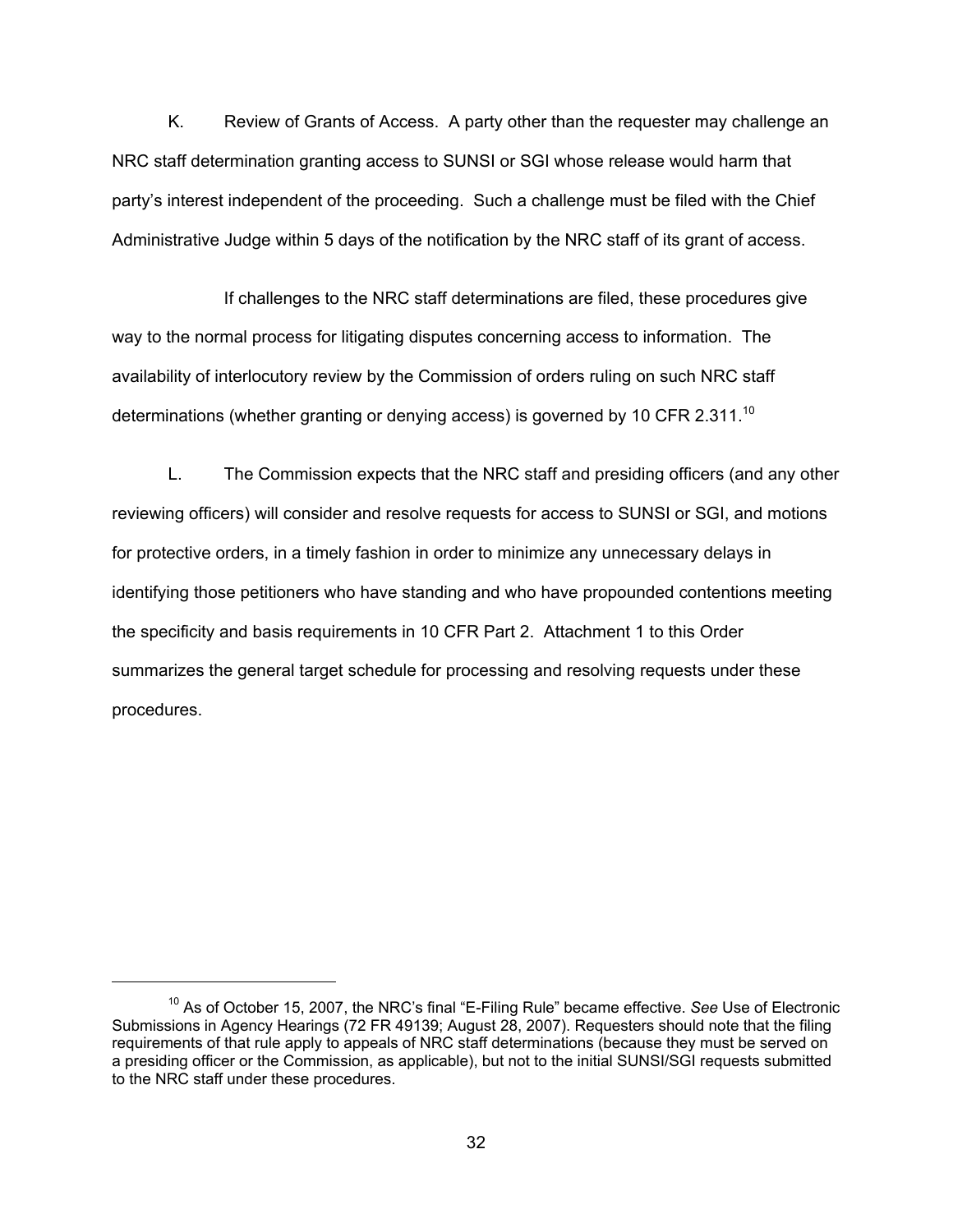IT IS SO ORDERED.

For the Commission

# **NRC SEAL**

**/RA/** 

 Annette L. Vietti-Cook Secretary of the Commission

Dated at Rockville, Maryland, this  $23^{\text{rd}}$  day of July 2009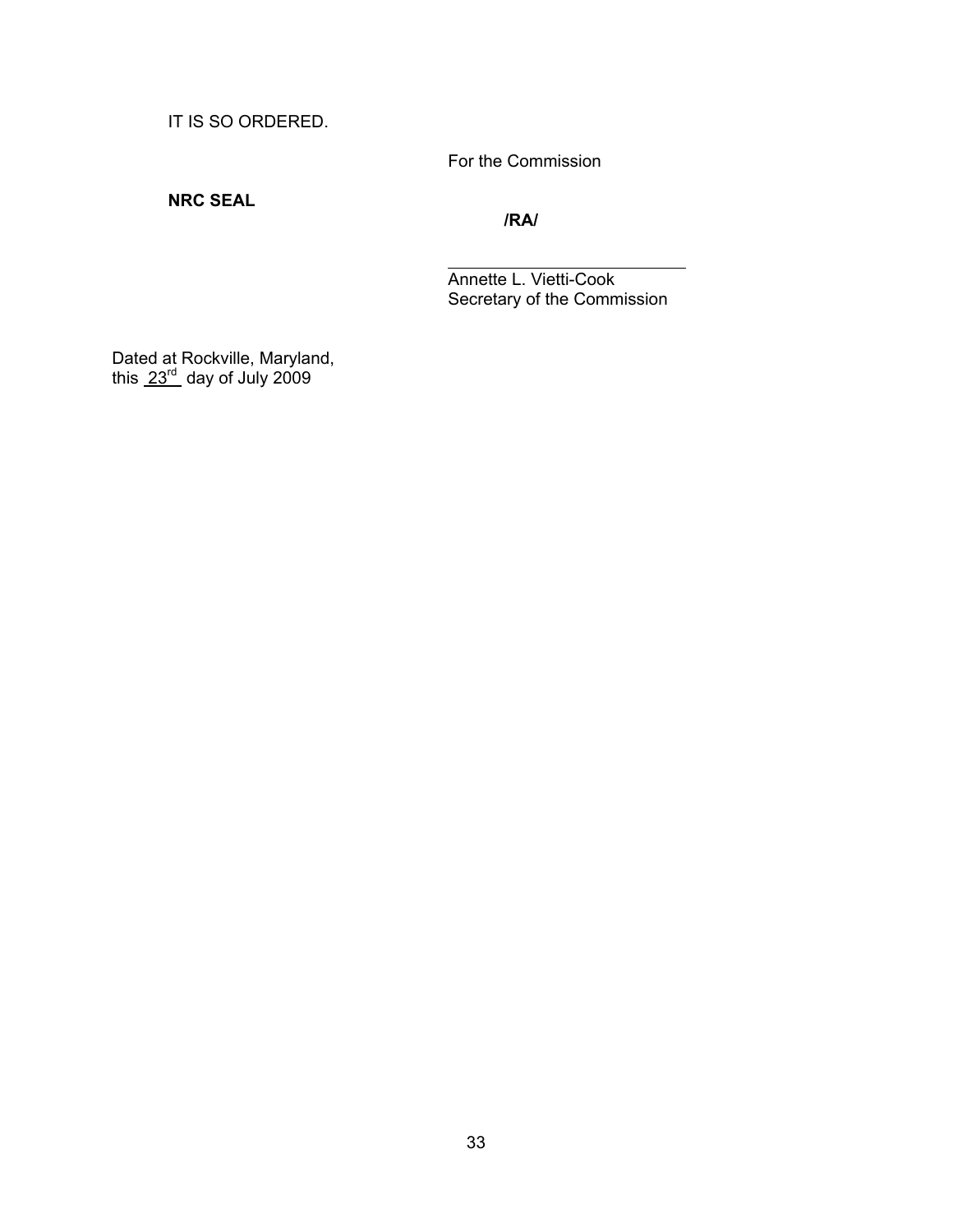#### **Chairman Gregory B. Jaczko, offering a separate statement:**

I support issuance of this Order in large part. I welcome the important and statutorily protected opportunity for interested members of the public to participate in our hearing process and to have their concerns heard. This notice begins that public process and is, therefore, an important milestone in that respect.

I am, however, troubled by the tight schedule outlined in the Order. The timeframes outlined in the schedule are dependent upon reduced timeframes for the applicant to respond to staff's requests for additional information. While that may appear advantageous to the applicant, it actually disadvantages everyone - the applicant, the staff and the public – because we lose predictability. The agency has no control over either the timeliness or quality of the applicant's responses to requests for additional information. Moreover, I believe the numerous specific timeframes provided in the order are also unnecessary. With the milestones and specific timeframes already provided in Part 2 of our regulations, the agency currently has the structure in place to ensure an efficient and effective hearing process, while still providing flexibility to adapt to the dynamic environment of adjudicatory hearings.

 Finally, I believe the order should be revised to reflect that the Commission, rather than the licensing board, should preside over the mandatory hearing. Gaining experience through this mandatory proceeding will aid the Commission in handling the mandatory hearings on new reactor proceedings required for licensing decisions which are on the horizon.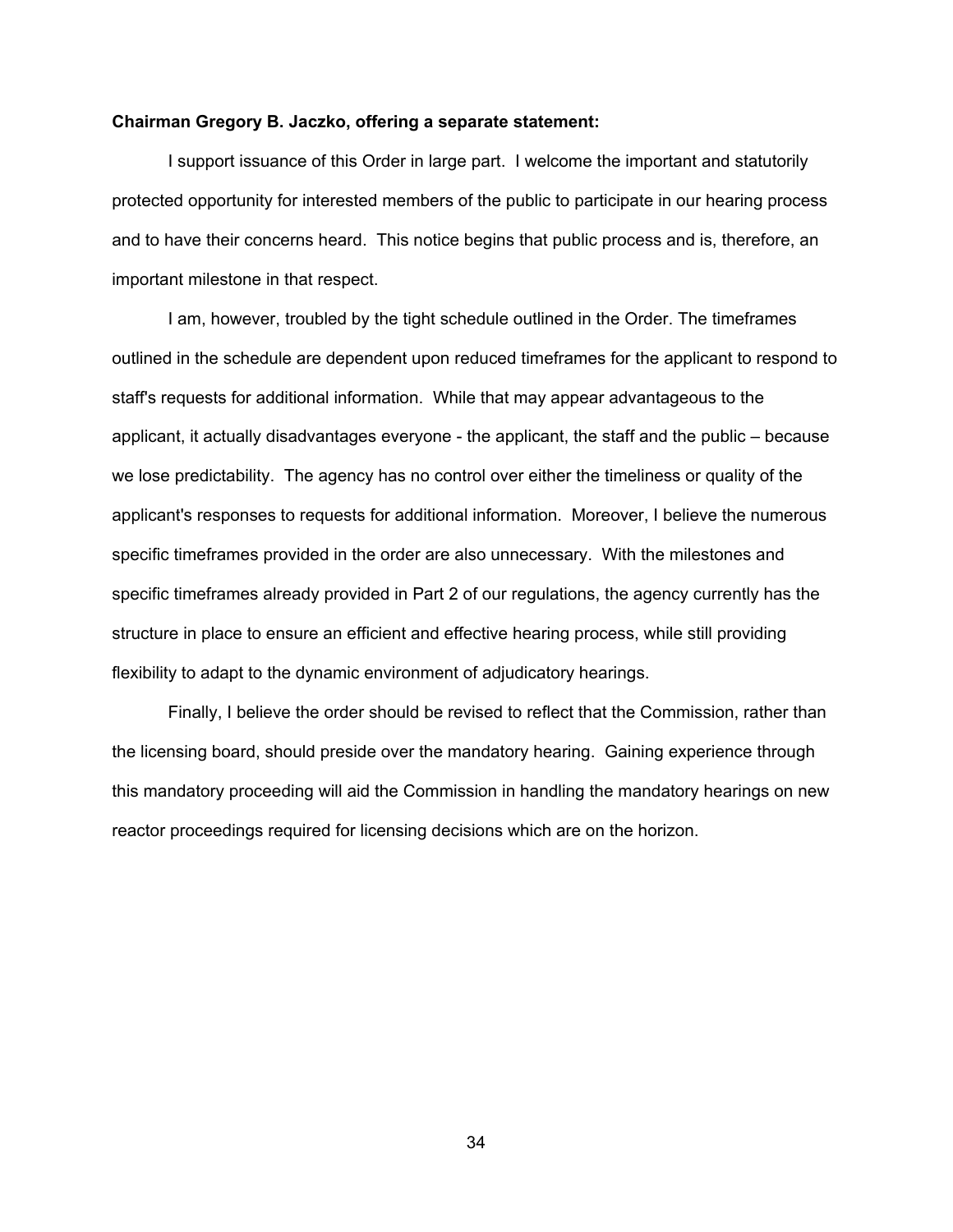#### **Commissioners Dale E. Klein and Kristine L. Svinicki, offering a further statement:**

We support issuance of this order, in its entirety. As noted in the U.S. NRC Strategic Plan, initiatives such as the Government Performance and Results Act challenge Federal agencies to become more effective and efficient and to justify their budget requests with demonstrated program results. The drive to improve performance in government, coupled with increasing licensing workload, clearly indicates a need for the agency to become more effective and efficient in light of these demands. With this in mind, the NRC has formally adopted strategic goals in the area of organizational excellence, including the following: "NRC actions are high quality, efficient, timely, and realistic, to enable the safe and beneficial use of radioactive materials."

The NRC has recognized, in setting its strategic goals and through its performance and accountability reporting, that the efficiency of the agency's regulatory processes is important to the regulated community and other stakeholders, including Federal, State, local, and Tribal authorities and the public. The NRC has committed itself to improving the timeliness of its application reviews without compromising safety and security, and acknowledges that this is possible provided industry submits complete, high-quality applications. Quoting again from the NRC Strategic Plan: "While the NRC will never compromise safety and security for increased efficiency, the agency works to improve the efficiency of its regulatory processes wherever possible."

High quality – on both the agency's and the applicant's parts – should be, and is, the NRC's goal. The proceeding at issue here is no exception. We believe that the schedule laid out in the order -- while demanding the requisite quality in licensee submittals -- has been demonstrated for similar applications, is achievable with no compromise to the agency's safety and security missions, and is representative of the performance expectations the NRC should set for itself.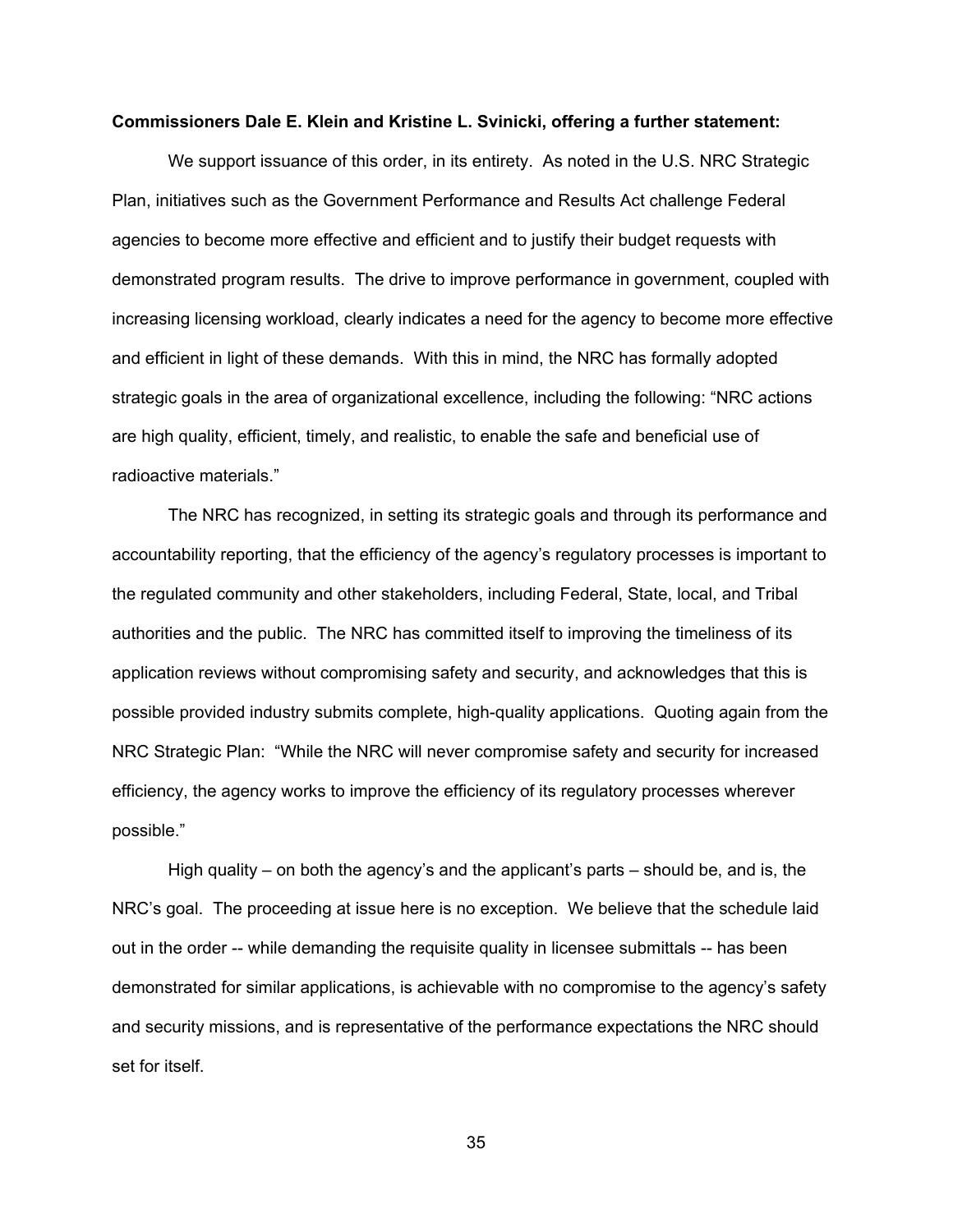# **ATTACHMENT 1--General Target Schedule for Processing and Resolving Requests for Access to Sensitive Unclassified Non-Safeguards Information and Safeguards Information in this Proceeding**

| <b>Day</b> | <b>Event/Activity</b>                                                                                                                                                                                                                                                                                                                                                                                                                                                                                                                                                                                                                                                                                                                                                                                                                                                                                                                         |
|------------|-----------------------------------------------------------------------------------------------------------------------------------------------------------------------------------------------------------------------------------------------------------------------------------------------------------------------------------------------------------------------------------------------------------------------------------------------------------------------------------------------------------------------------------------------------------------------------------------------------------------------------------------------------------------------------------------------------------------------------------------------------------------------------------------------------------------------------------------------------------------------------------------------------------------------------------------------|
| 0          | Publication of Federal Register notice of hearing and opportunity to petition<br>for leave to intervene, including order with instructions for access requests.                                                                                                                                                                                                                                                                                                                                                                                                                                                                                                                                                                                                                                                                                                                                                                               |
| 10         | Deadline for submitting requests for access to Sensitive Unclassified Non-<br>Safeguards Information (SUNSI) and/or Safeguards Information (SGI) with<br>information: supporting the standing of a potential party identified by name<br>and address; describing the need for the information in order for the potential<br>party to participate meaningfully in an adjudicatory proceeding; demonstrating<br>that access should be granted (e.g., showing technical competence for<br>access to SGI); and, for SGI, including application fee for<br>fingerprint/background check.                                                                                                                                                                                                                                                                                                                                                           |
| 60         | Deadline for submitting petition for intervention containing: (i) Demonstration<br>of standing; (ii) all contentions whose formulation does not require access to<br>SUNSI and/or SGI (+25 Answers to petition for intervention; +7<br>petitioner/requestor reply).                                                                                                                                                                                                                                                                                                                                                                                                                                                                                                                                                                                                                                                                           |
| 20         | Nuclear Regulatory Commission (NRC) staff informs the requester of the<br>staff's determination whether the request for access provides a reasonable<br>basis to believe standing can be established and shows (1) need for SUNSI<br>or (2) need to know for SGI. (For SUNSI, NRC staff also informs any party to<br>the proceeding whose interest independent of the proceeding would be<br>harmed by the release of the information.) If NRC staff makes the finding of<br>need for SUNSI and likelihood of standing, NRC staff begins document<br>processing (preparation of redactions or review of redacted documents). If<br>NRC staff makes the finding of need to know for SGI and likelihood of<br>standing, NRC staff begins background check (including fingerprinting for a<br>criminal history records check), information processing (preparation of<br>redactions or review of redacted documents), and readiness inspections. |
| 25         | If NRC staff finds no "need," no "need to know," or no likelihood of standing,<br>the deadline for petitioner/requester to file a motion seeking a ruling to<br>reverse the NRC staff's denial of access; NRC staff files copy of access<br>determination with the presiding officer (or Chief Administrative Judge or<br>other designated officer, as appropriate). If NRC staff finds "need" for SUNSI,<br>the deadline for any party to the proceeding whose interest independent of<br>the proceeding would be harmed by the release of the information to file a<br>motion seeking a ruling to reverse the NRC staff's grant of access.                                                                                                                                                                                                                                                                                                  |
| 30         | Deadline for NRC staff reply to motions to reverse NRC staff                                                                                                                                                                                                                                                                                                                                                                                                                                                                                                                                                                                                                                                                                                                                                                                                                                                                                  |